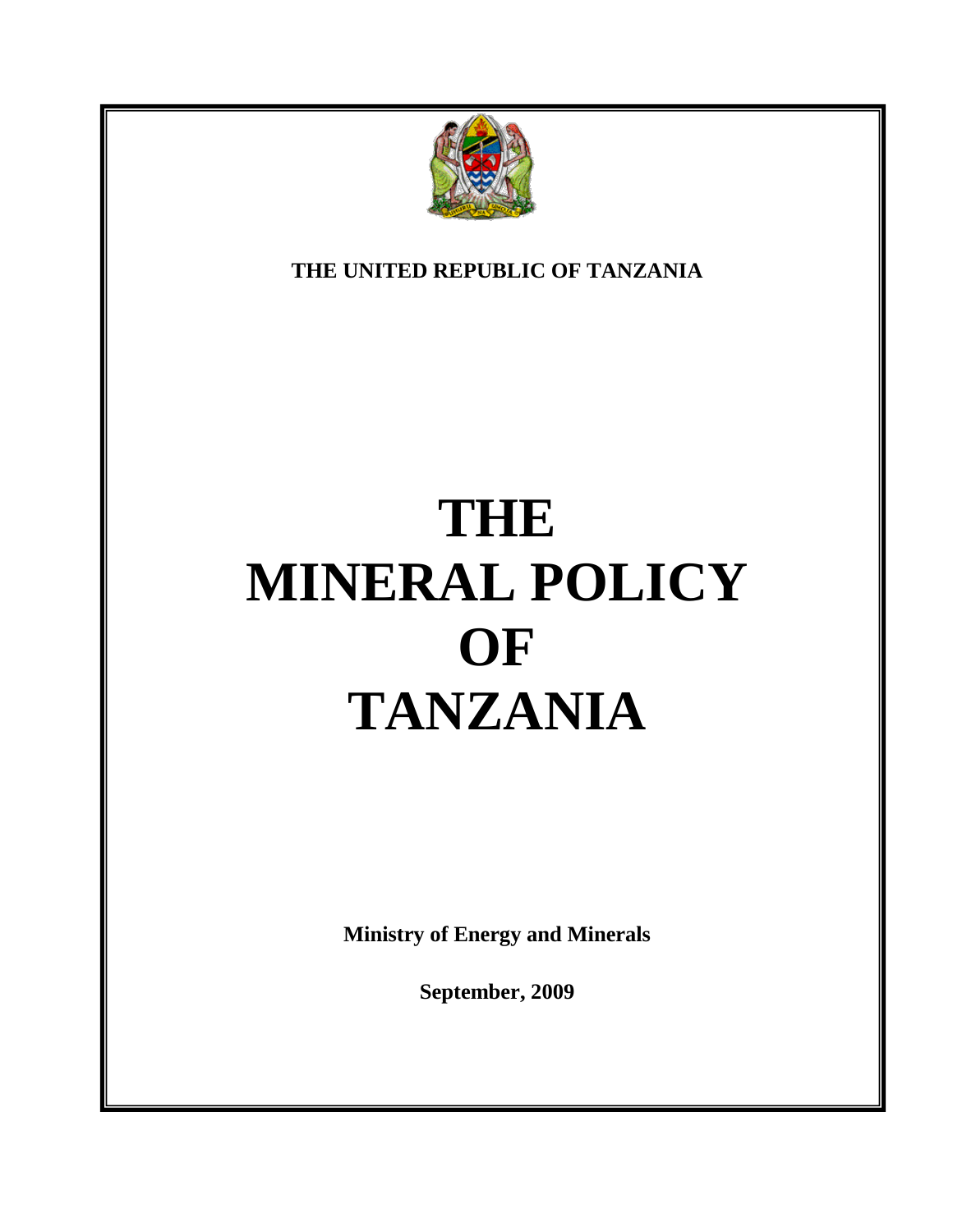| TABLE OF CONTENTS |                                                                                   |  |  |
|-------------------|-----------------------------------------------------------------------------------|--|--|
|                   |                                                                                   |  |  |
|                   |                                                                                   |  |  |
| 1.0               |                                                                                   |  |  |
| 2.0               |                                                                                   |  |  |
| 3.0<br>3.1        |                                                                                   |  |  |
| 3.2               |                                                                                   |  |  |
| 4.0               |                                                                                   |  |  |
| 5.0<br>5.1        |                                                                                   |  |  |
| 5.2               |                                                                                   |  |  |
| 5.3               |                                                                                   |  |  |
| 5.4               |                                                                                   |  |  |
| 5.5               | Increase Participation of Government and Tanzanians in Mining Activities14        |  |  |
| 5.6               |                                                                                   |  |  |
| 5.7               |                                                                                   |  |  |
| 5.8               | Establishment of Adequate Land Compensation and Relocation Schemes17              |  |  |
| 5.9               | Promotion of Relationship between Mining Companies and Communities                |  |  |
|                   |                                                                                   |  |  |
| 5.10              |                                                                                   |  |  |
| 5.11              |                                                                                   |  |  |
|                   |                                                                                   |  |  |
| 5.13              |                                                                                   |  |  |
| 5.14              |                                                                                   |  |  |
| 5.15              | Develop and Sustain Co-operation with Regional and International Organisations 22 |  |  |
| 6.0<br>6.1        | Provision of Environmental Management, Health and Safety Measures 23              |  |  |
| 6.2               | Promoting Women Participation and Prohibiting Child Labour in Mining 24           |  |  |
| 7.0<br>7.1        |                                                                                   |  |  |
| 7.2               |                                                                                   |  |  |
| 7.3               |                                                                                   |  |  |
| 7.4               |                                                                                   |  |  |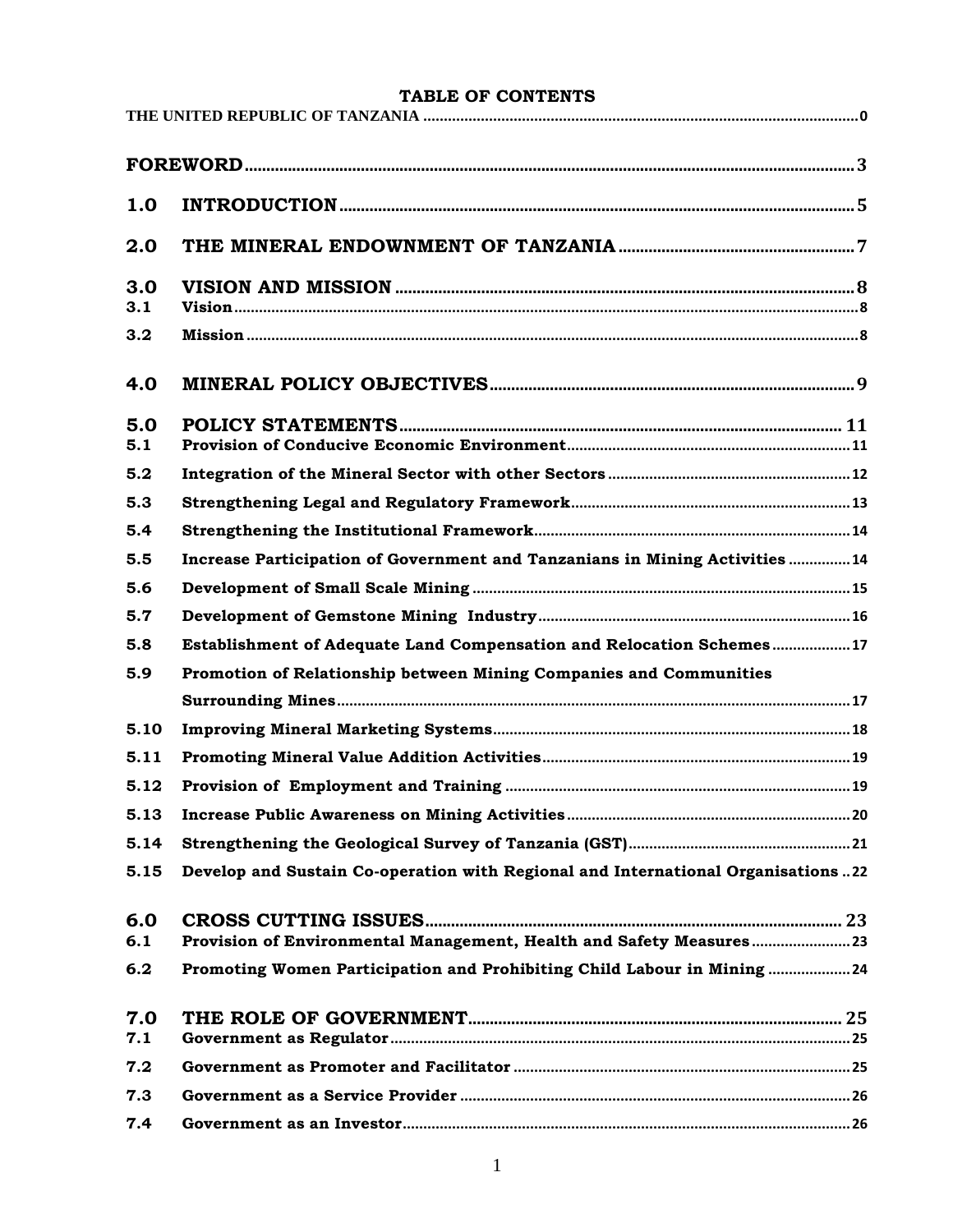| 8.0 |  |
|-----|--|
|     |  |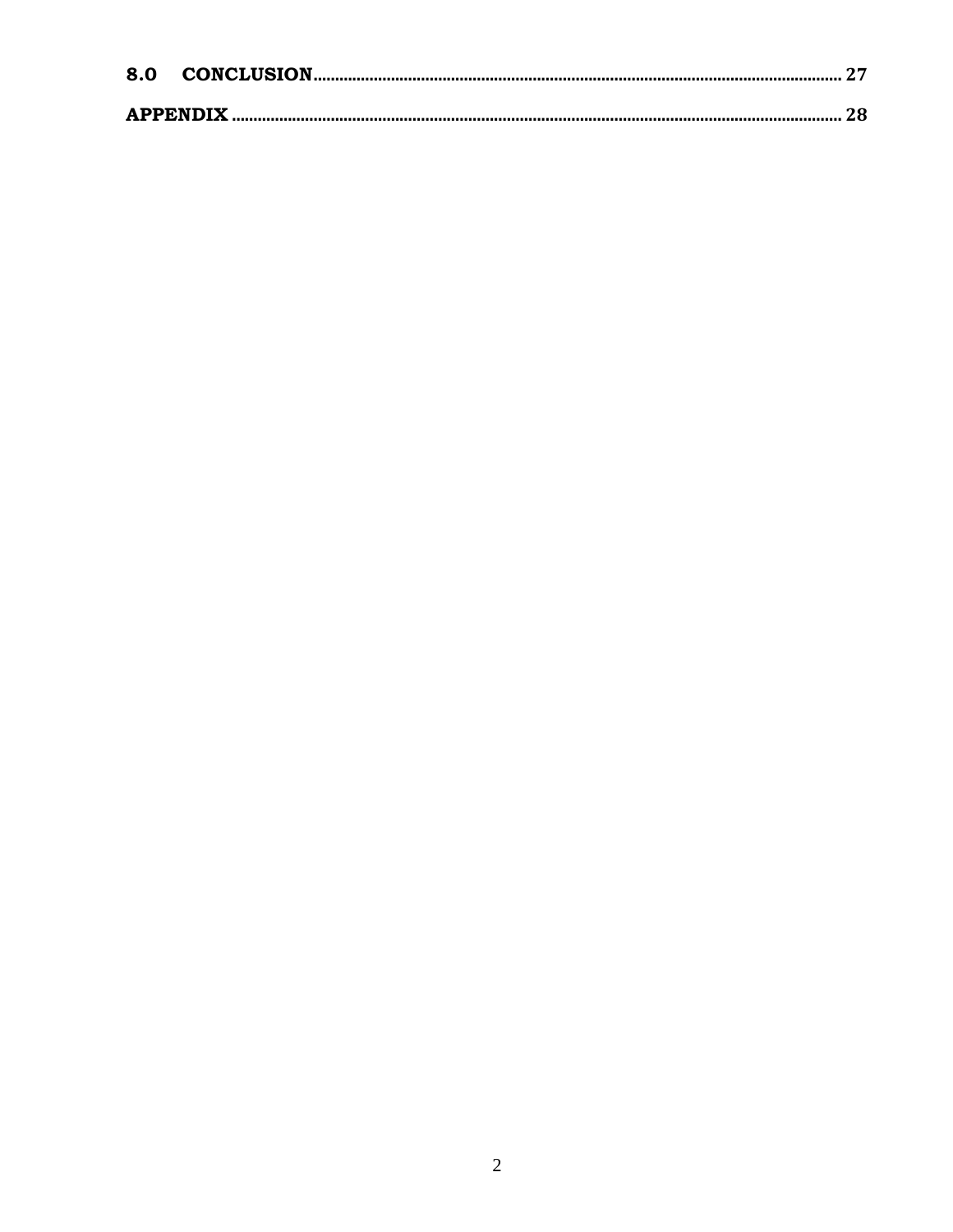#### **ABBREVIATIONS**

- <span id="page-3-0"></span>ADPC: Association of Diamond Producing Countries
- AMP: African Mining Partnership
- AU: African Union
- EAC East African Community
- EIA: Environmental Impact Assessment
- EITI: Extractive Industries Transparency Initiative
- EMP: Environmental Management Plan
- FDI Foreign Direct Investments
- GDP: Gross Domestic Product
- GST: Geological Survey of Tanzania
- KPC: Kimberly Process Certification
- MIGA: Multilateral Investment Guarantee Agency
- NSGRP: National Strategy for Growth and Reduction of Poverty
- SADC: Southern African Development Community
- SEAMIC: Southern and Eastern African Mineral Centre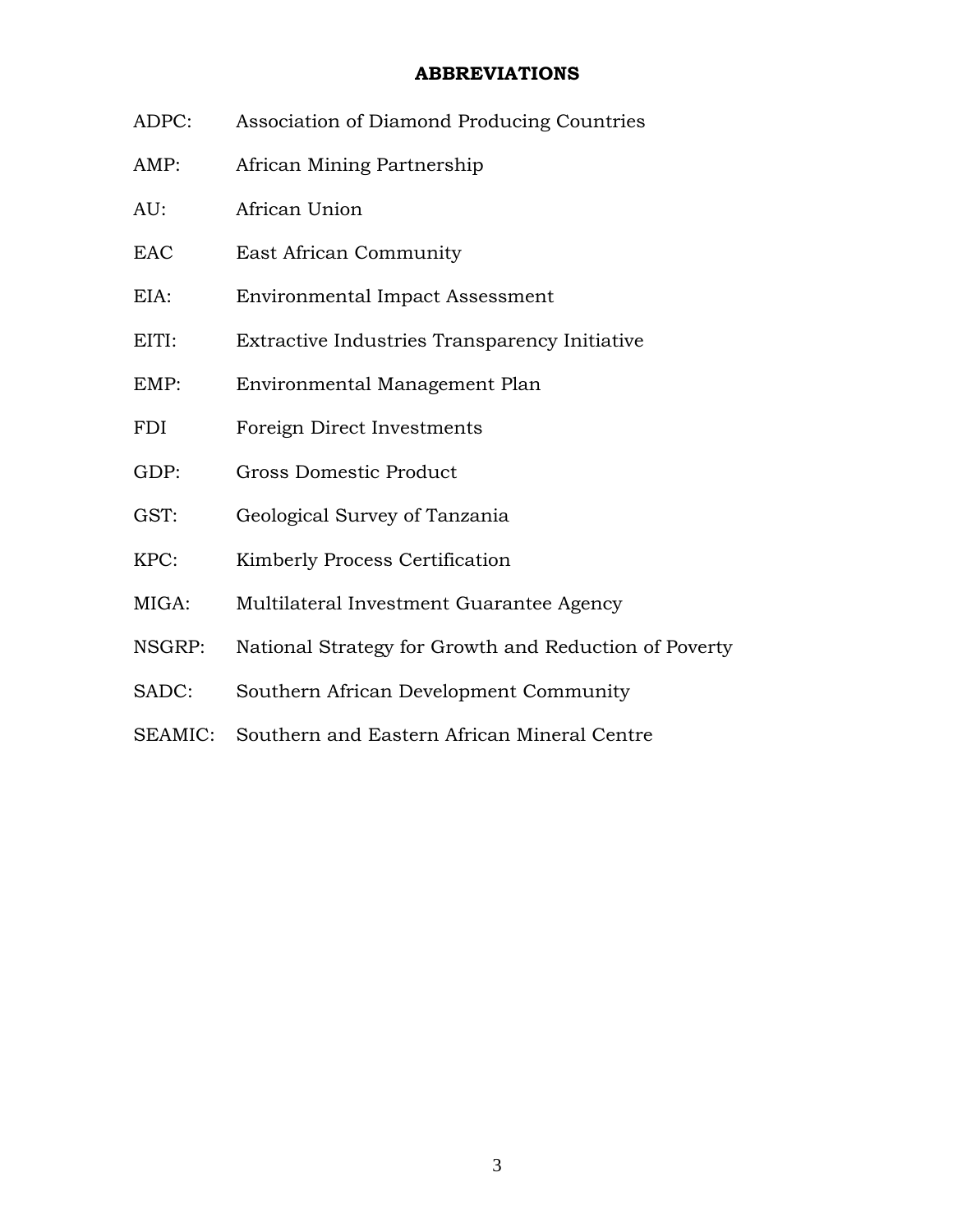# **FOREWORD**

Tanzania has been known to have a conducive and prospective geological environment with abundant mineral potential. Following a series of reforms of the macro-economic environment since mid - 1990s, the Mineral Policy was formulated in 1997 followed by amendment of fiscal laws for the mineral sector and enactment of the Mining Act, 1998. The Policy, legal and regulatory framework attracted a number of exploration and mining companies and boosted mineral trading in the country.

During ten years of implementation of the Policy and Law, over US\$ 2.5 billion has been invested in the sector. In the same period, six large scale gold mines, two medium scale mines (one for diamond and one for tanzanite) and a number of small scale mines mainly for gold, diamonds and coloured gemstones, were established. Also, exploration of other minerals including uranium, coal, iron, copper and nickel is ongoing.

For the past 10 years, the average annual growth rate of the mineral sector was 13.74% and value of mineral exports increased from US\$ 26.66 million in 1997 (less than 1% of total exports) to US\$ 1,003.21 million in 2007 (52% of total exports). However, contribution of the mineral sector to the GDP stood at 2.7% in 2007 and thus, there is an imperative need to increase its contribution through enhancing integration of the mineral sector with other sectors of the economy and having a fiscal regime which maximizes benefits to the economy.

The Mineral Policy of 2009 will continue to attract investment in exploration and mining; emphasize integration of the mineral sector with the rest of the economy; establish a fiscal regime which ensures benefits to the country and remain internationally competitive; support mineral beneficiation and marketing; underpin development of small scale miners; and promote public participation in mining activities. This policy provides a clear guidance to investors towards sustainable exploitation of mineral resources of Tanzania in a win – win manner.

It is my hope and expectation that this Mineral Policy will entrench an effective and efficient mineral sector, which will contribute significantly towards acceleration of socio- economic development. With the rich mineral potential, macro-economic stability, political stability and enabling investment climate, Tanzania is poised for successful future for Tanzanians, local and foreign investors, Government and local communities.

> William Mganga Ngeleja (MP) **MINISTER FOR ENERGY AND MINERALS**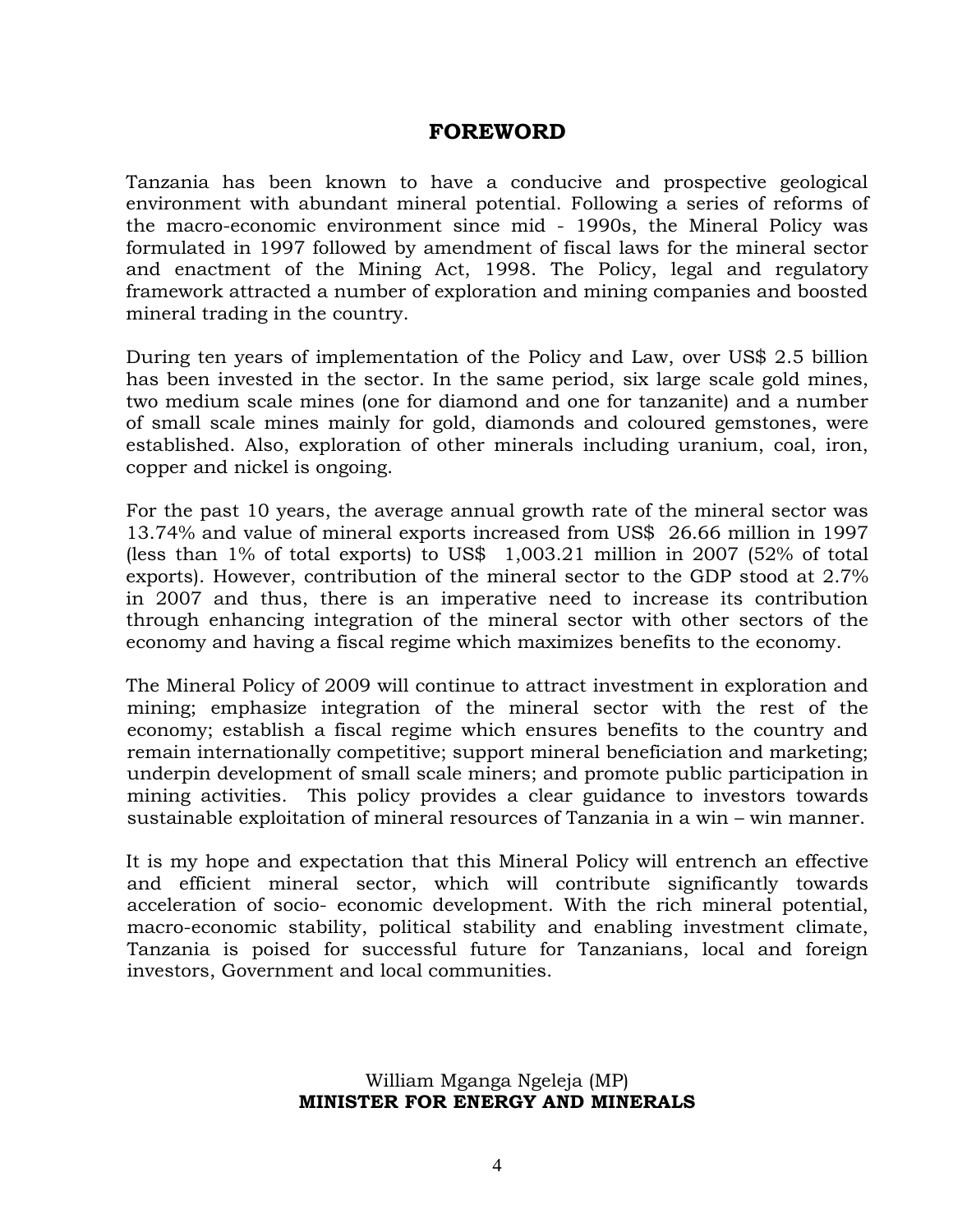#### **1.0 INTRODUCTION**

<span id="page-5-0"></span>Since 1980s, Tanzania has undertaken structural economic reforms aimed at promoting socio-economic development. Consistent with the reforms, the role of the Government has shifted from sole owner and operator of mines to remain the regulator, formulator of policy, guidelines and regulations; promoter and facilitator of private investments in the mineral sector. These reforms brought about changes in the mineral sector, which included formulation of the Mineral Policy of 1997, enactment of the Mining Act, 1998 and amendment of financial laws which created conducive environment for private investment.

The implementation of the Mineral Policy of 1997 witnessed a number of achievements from 1997 to 2007, which include:-

- (a) Increased Foreign Direct Investment (FDI) in the mineral sector from US\$ 1.3 billion to US\$ 2.5 billion through exploration and mining projects;
- (b) Commissioning of six large scale gold mines which produce an average of 50 tonnes of gold compared to less than 1 tonne, which was produced by small scale miners. In addition, a medium scale tanzanite mine producing an average of 1.4 million carats per annum was commissioned in 2002;
- (c) Increase in the value of mineral exports from US\$26.66 million to US\$1,003.21 million;
- (d) Growth of the mineral sector from 7.7% to 10.7% (at 2001 prices);
- (e) Increase in employment in large scale mines from 1,700 to 13,000 workers;
- (f) Increase in Government revenue from large scale mining from US\$ 2 million to US\$ 78 million; and
- (g) Increase in the contribution of the mineral sector to the GDP from 1.4% to 2.7% (at 2001 prices).

Despite these achievements, the mineral sector has continued to face challenges, particularly low integration with other sectors of the economy; low contribution to the GDP compared to the sector growth; slow development of small scale mining; low capacity of the Government to administer the sector; low level of value addition of minerals; and environmental degradation.

The Mineral Policy of 2009 is formulated as a result of an evaluation conducted during the ten years of implementation of the Mineral Policy of 1997. The Mineral Policy of 2009 aims at strengthening integration of the mineral sector with other sectors of the economy; improving economic environment for investment; maximising benefits from mining; improving the legal environment;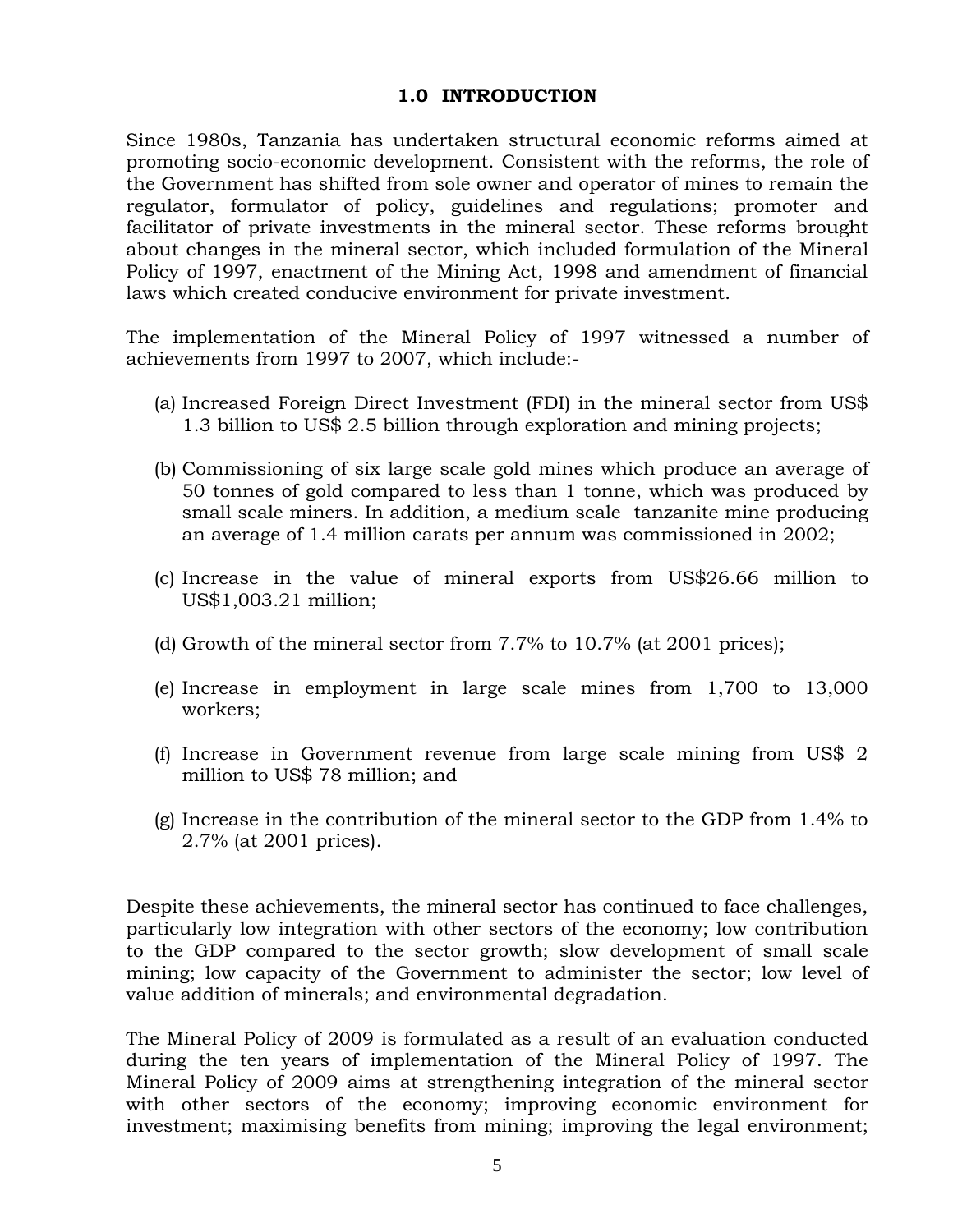strengthening capacity for administration of the mineral sector; developing small scale miners; promoting and facilitating value addition to minerals; and strengthening environmental management. Moreover, the Government will remain as the regulator and facilitator of the mineral sector; promoter of private sector investment in the mineral sector; and will participate strategically in mining projects.

In the implementation of the above objectives, the Government will continue to give priority to the mineral sector in the National Strategy for Growth and Reduction of Poverty (NSGRP) and contribute to the achievement of the National Development Vision 2025.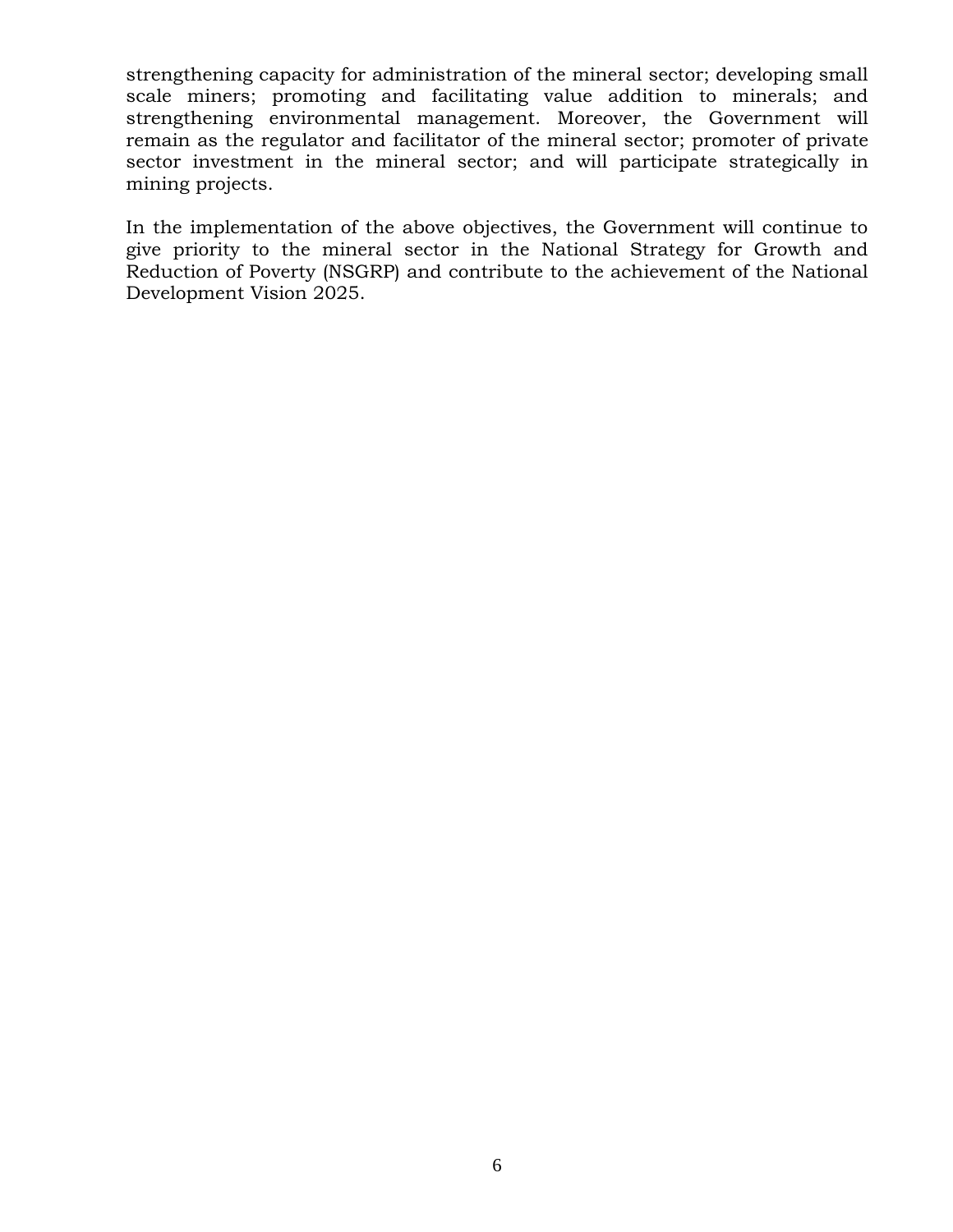#### **2.0 THE MINERAL ENDOWNMENT OF TANZANIA**

<span id="page-7-0"></span>Tanzania is endowed with variety of high economic potential of mineral deposits in the following geological systems: - Craton, Nyanzian, Proterozoic, Ubendian, Usagaran, Karagwe – Ankolean, Bukoban, Karroo and cenozoic sediments and volcanics (refer to Tanzania Geological Map1).

The minerals found in Tanzania include **metallic minerals** such as gold, iron, silver, copper, platinum, nickel and tin; **gemstones** such as diamonds, tanzanite, ruby, garnet, emerald, alexandrite and sapphire; **industrial minerals** such as kaolin, phosphate, lime, gypsum, diatomite, bentonite, vermiculite, salt and beach sand; **building materials** such as stone aggregates and sand; and **energy minerals** such as coal and uranium.

These minerals occur in different areas as follows:-

- a) Gold in the greenstone belt south, east and west of Lake Victoria;
- b) Diamonds in kimberlite pipes in central and south of Tanzania and southern part of Lake Victoria Goldfield;
- c) Nickel, cobalt, copper, tin, and tungsten minerals in north–western Tanzania;
- d) Titanium, vanadium and iron in south-west of Tanzania;
- e) Coal in south-west of Tanzania;
- f) Uranium in central and southern Tanzania;
- g) Soda ash, salt, gypsum, travertine and trona (evaporites) in the rift valley and along the coast; and
- h) Kaolin, mica, phosphate, magnesite, beach sand, diatomite, stone aggregates, dimension stone and sand in different parts of Tanzania.

In addition to vast mineral endowment, Tanzania has the following competitive advantages:-

- (i) Considerable unexploited mineral potentials;
- (ii) Accessible geological data and information;
- (iii) Transparent process of granting mineral rights;
- (iv) Attractive fiscal package; and
- (v) Peace and political stability.

 $\overline{a}$ 

 $<sup>1</sup>$  Appendix</sup>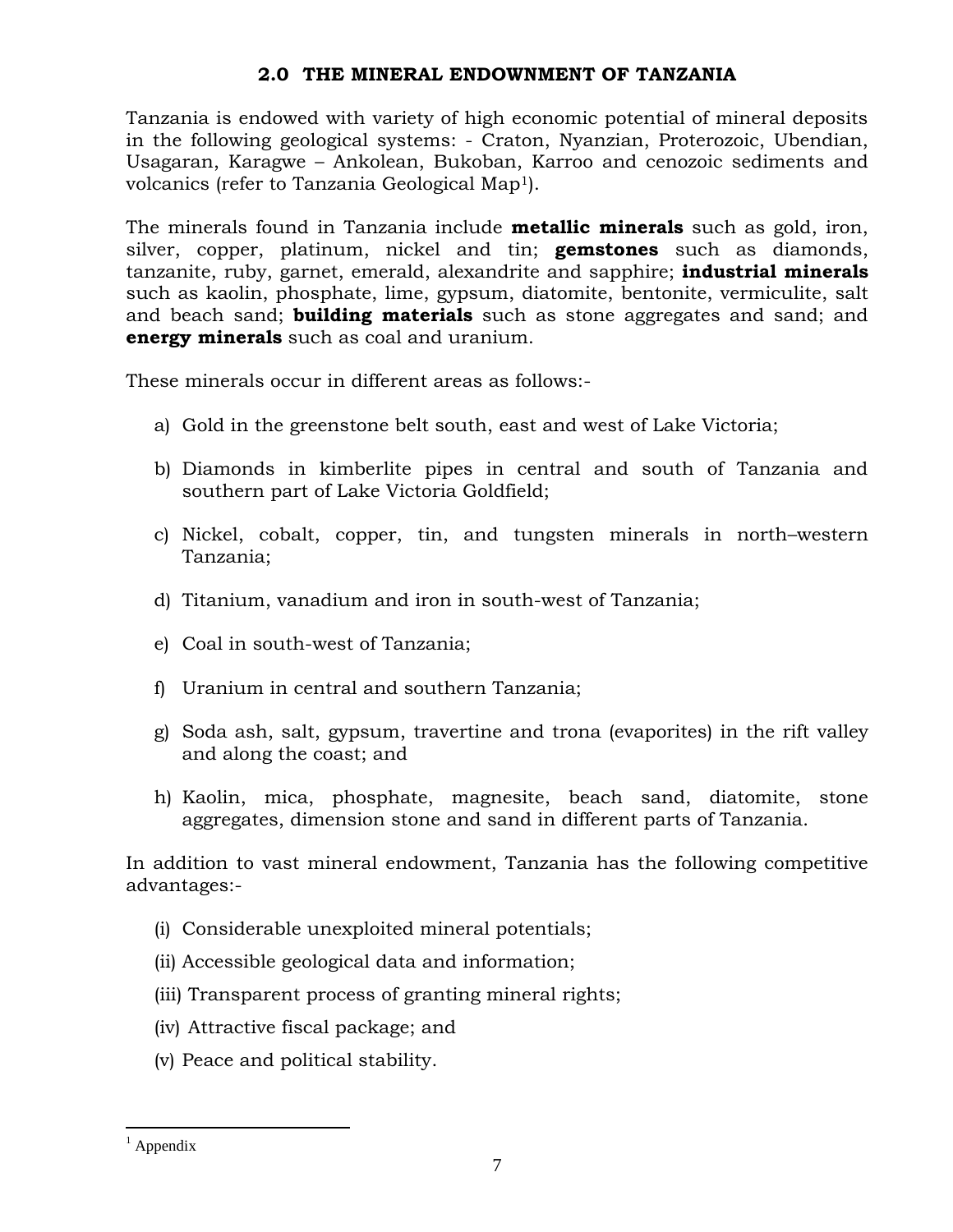## **3.0 VISION AND MISSION**

<span id="page-8-0"></span>The Mineral Sector Policy of the United Republic of Tanzania provides a written declaration of the framework of policy objectives and statements that will guide the Government and stakeholders in the management of the mineral sector on a sustainable basis. Accordingly, the policy is based on the following Vision and Mission:

# <span id="page-8-1"></span>**3.1 Vision**

Effective mineral sector, contributing significantly to the acceleration of socioeconomic development through sustainable development and utilisation of mineral resources in Tanzania by 2025.

## <span id="page-8-2"></span>**3.2 Mission**

To set policies, strategies and laws; regulate mineral exploration, production, trading, value addition and mineral actors for sustainable development of mineral resources; and integrate with other sectors of the economy.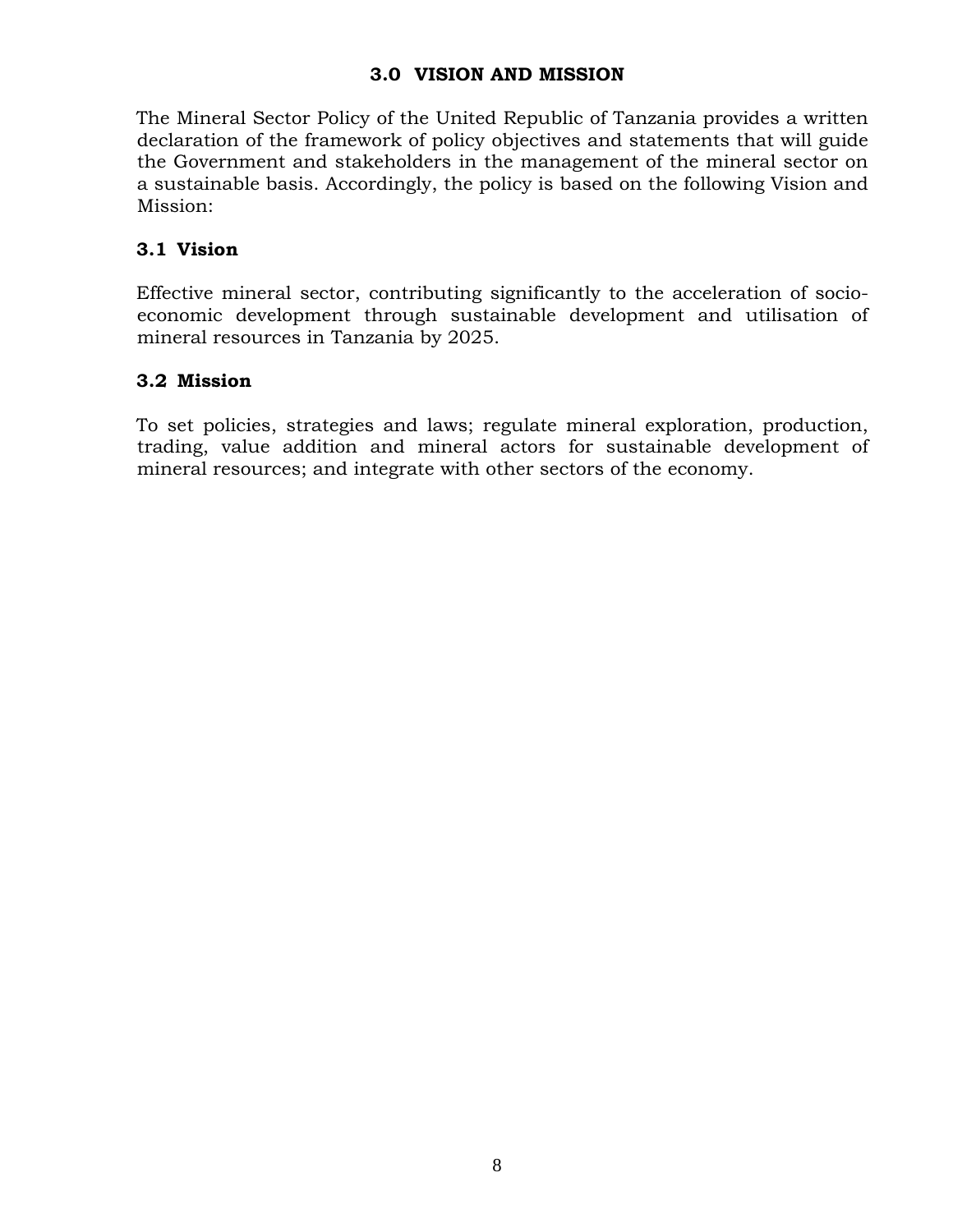#### **4.0 MINERAL POLICY OBJECTIVES**

<span id="page-9-0"></span>The Mineral Policy of 2009 seeks to address the challenges of the mineral sector mentioned in the introduction. The Government will continue to attract and enable the private sector to take the lead in exploration, mining, mineral beneficiation and marketing. Its purpose is to increase the mineral sector's contribution to the GDP and alleviate poverty by integrating the mining industry with the rest of the economy. Other objectives include:-

- (a) To improve the economic environment in order to attract and sustain local and international private investment in the mineral sector;
- (b) To promote economic integration between the mineral sector and other sectors of the economy, so as to maximize the contribution of the mineral sector to the economy;
- (c) To strengthen the legal and regulatory framework for the mineral sector and enhance the capacity for monitoring and enforcement;
- (d) To strengthen the institutional capacity for effective administration and monitoring of the mineral sector;
- (e) To participate strategically in viable mining projects and establish an enabling environment for Tanzanians to participate in ownership of medium and large scale mines;
- (f) To support and promote development of small scale mining so as to increase its contribution to the economy;
- (g) To facilitate, support and promote increased participation of Tanzanians in gemstone mining;
- (h) To establish transparent and adequate land compensation, relocation and re-settlement schemes in mining operations;
- (i) To strengthen involvement and participation of local communities in mining projects and encourage mining companies to increase corporate social responsibilities;
- (j) To promote and develop a marketing system of minerals to ensure that miners get right values of minerals traded in formal markets;
- (k) To promote and facilitate value addition activities within the country to increase income and employment opportunities;
- (l) To promote research development and training required in the mineral sector and encourage its utilization;
- (m) To develop a local base for technical capacity;
- (n) To improve communication on the mineral sector to the public through education and provision of accurate and timely information;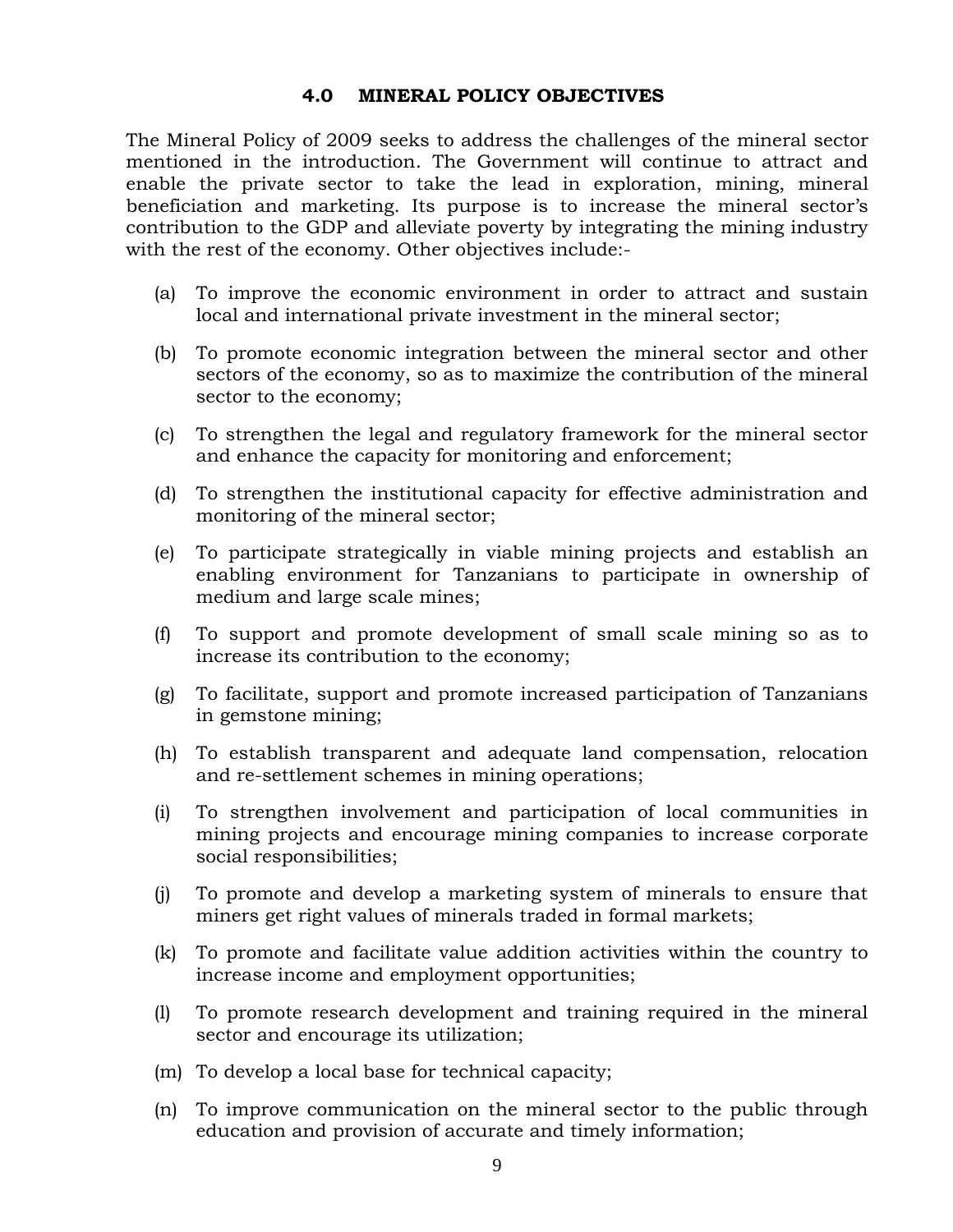- (o) To strengthen the institutional capacity of the Geological Survey of Tanzania (GST) to effectively and efficiently perform its roles and functions;
- (p) To strengthen cooperation with the regional and international bodies to take advantages of facilities, resources and information provided by the organisations;
- (q) To promote safety and maintain hygiene conditions and protect the environment in mining areas; and
- (r) To encourage and promote women participation in mining activities and strengthen enforcement of laws and regulations against child labour in mining activities.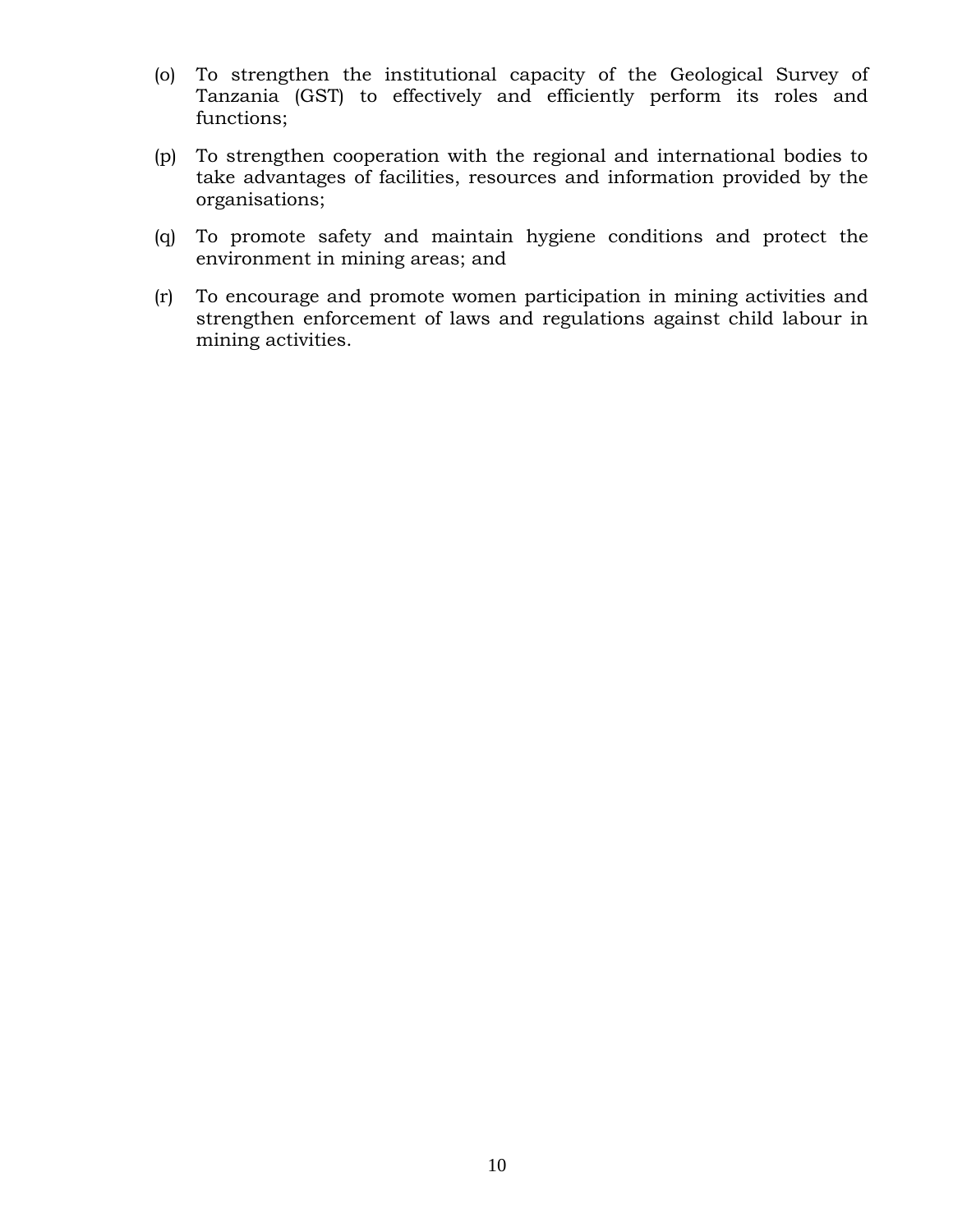#### **5.0 POLICY STATEMENTS**

## <span id="page-11-1"></span><span id="page-11-0"></span>**5.1 Provision of Conducive Economic Environment**

## **Issue:** *Conducive economic environment for private sector investment in the mineral sector.*

A sound, transparent, and stable macroeconomic environment is important for promotion of investment and development of the mineral sector. Macroeconomic environment includes conducive fiscal regime, reliable infrastructure and reliable financial services.

An appropriate fiscal regime for the mineral sector needs to balance the country's interests with those of investors. In principle, it must be capable of generating an assured flow of fiscal receipts and a fair share of fiscal benefits for a country while remaining attractive for investment in exploration and mining on a sustainable basis. The fiscal regime, therefore needs to be fair and equitable, stable and predictable, non distortionary and internationally competitive.

Generally, reliable and quality infrastructure is a prerequisite for supporting and stimulating economic activities and hence promoting the country's development. Efficient and reliable infrastructure facilities such as roads, power supply, ports and railway lines may lower investment costs, and thus accelerate commissioning of new mining projects and increase profits to be taxed by the Government.

Likewise, development of medium and large scale mining requires significant capital investment, which calls for promotion and development of a strong financial sector. Financing of large mining investments relies on risk capital sourced from international markets. However, such financing may not be a viable option for small-scale mining which require relatively small capital outlay. Furthermore, local financial institutions do not fully understand the economic potential of small scale mining and are therefore reluctant to formulate and implement financial schemes to support its development. This situation poses a barrier to investment and development of small-scale mining.

**Objective:** To improve the economic environment in order to attract and sustain local and international private investment in the mineral sector.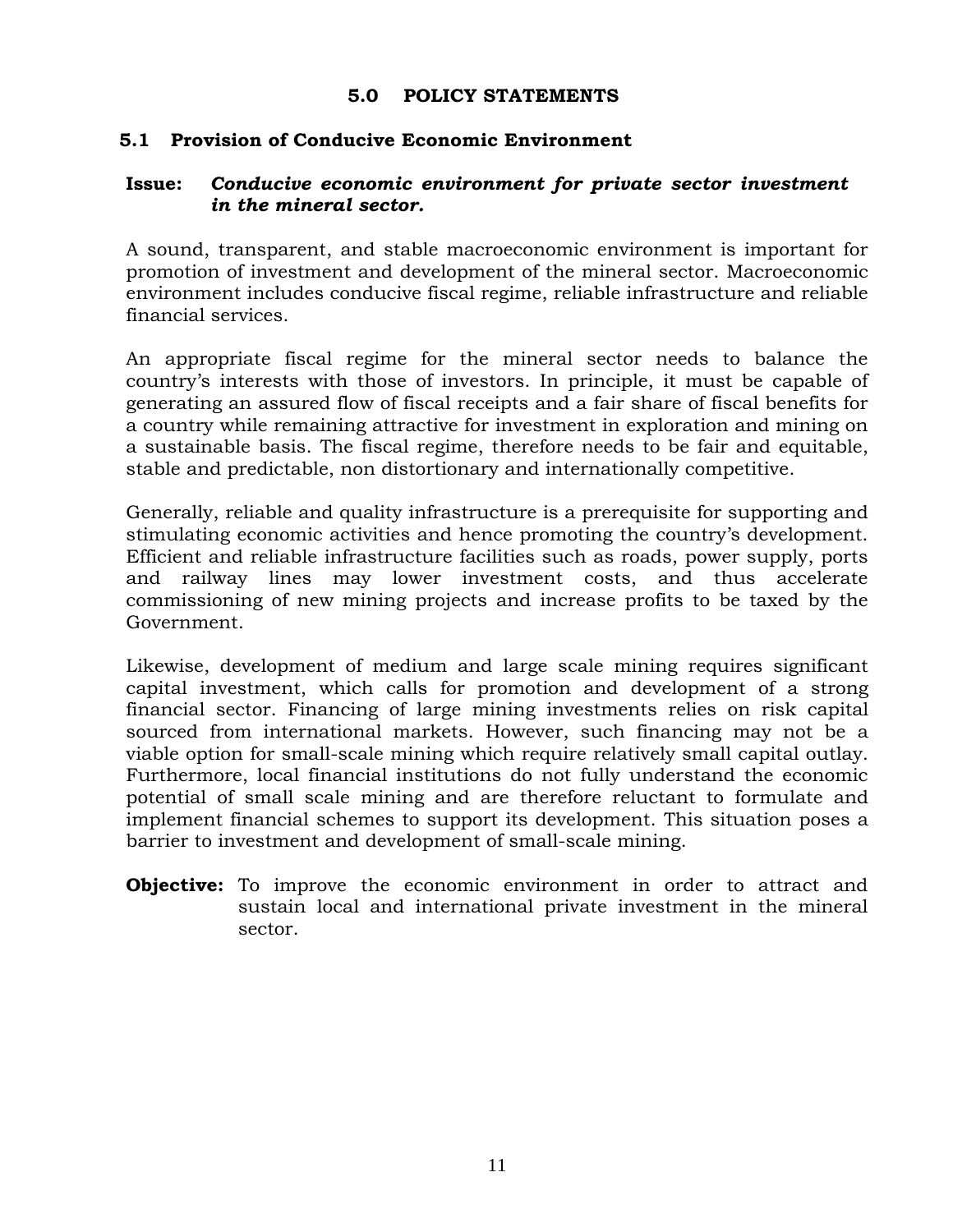- (i) The Government will provide a competitive and predictable fiscal regime for the mineral sector;
- (ii) The Government in its own or in collaboration with the private sector will provide reliable infrastructure to service the mining industry where feasible; and
- (iii) The Government will encourage and promote establishment of reliable and capable financial institutions.

#### <span id="page-12-0"></span>**5.2 Integration of the Mineral Sector with other Sectors**

#### **Issue**: *Integration of the mineral sector with other sectors of the economy.*

The mineral sector can stimulate development in other sectors of the economy and further enhance the economic benefits. This can be achieved provided that the Government pursues the right strategies for economic integration between mineral sector and other sectors of the economy.

Medium and large scale mines require various services and supplies for their operations. Participation of Tanzanians in providing these services to mining operations is limited. Provision of the services by Tanzanians will increase local benefits from the mineral sector and its integration with other sectors of the economy. For Tanzanians to be able to participate effectively in providing goods and services required in the mining industry, they need to access enough capital; transparent procurement arrangements; knowledge of mines requirements; and capacity to deliver the required goods and services.

**Objective**: To promote economic integration between the mineral sector and other sectors of the economy, so as to maximize the contribution of the mineral sector to the economy.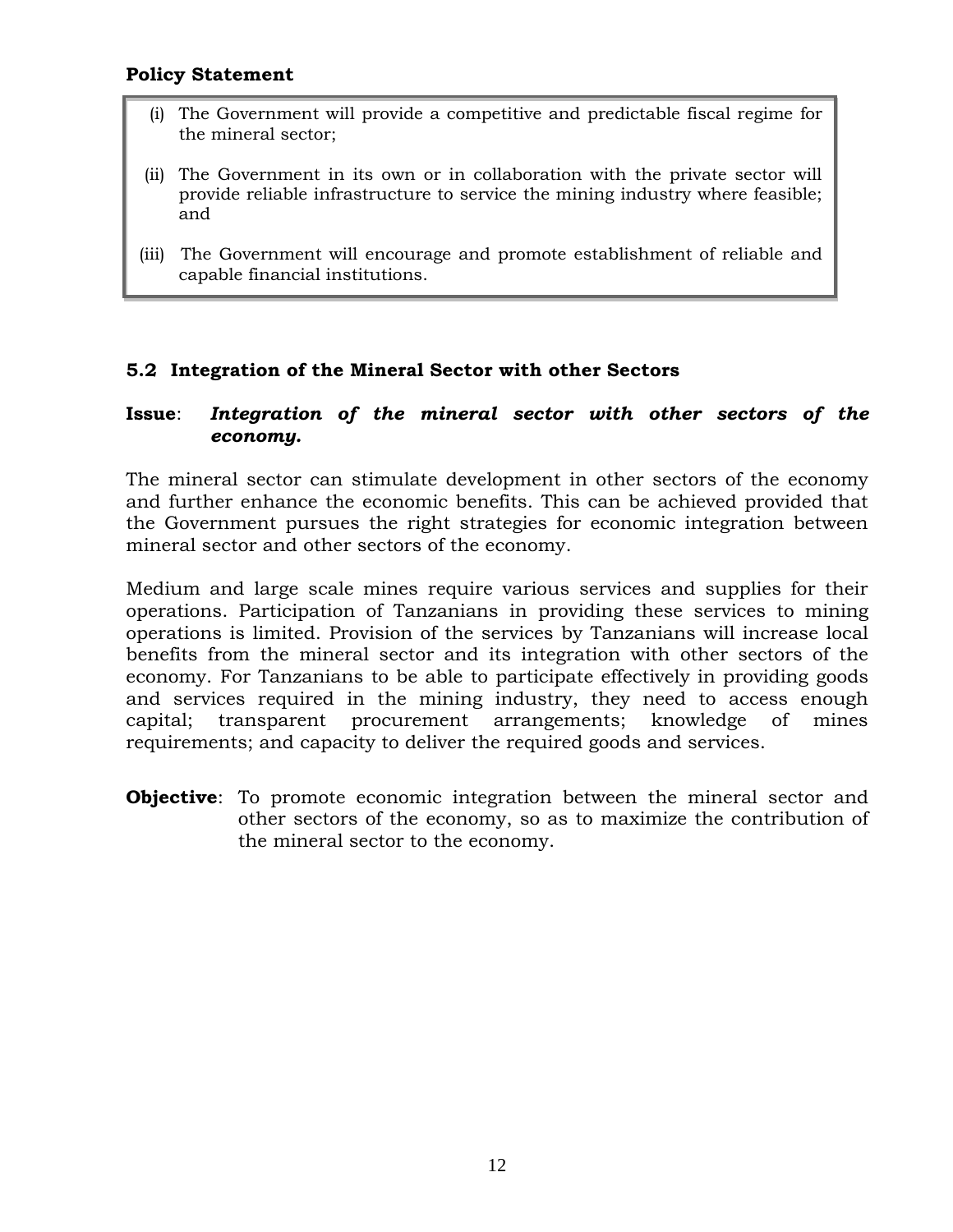- (i) The Government will develop and implement coordinated programmes to increase integration of the mineral sector with other sectors of the economy;
- (ii) The Government, whenever feasible, through its relevant institutions and or in collaboration with the private sector will develop essential infrastructure in areas where there is a potential for establishing a new mine;
- (iii) The Government will require mining companies to procure locally goods and services; and
- (iv) The Government will support and promote Tanzanians to supply quality goods and services to the mining industry.

# <span id="page-13-0"></span>**5.3 Strengthening Legal and Regulatory Framework**

## **Issue:** *Enforcement of laws governing the mineral sector.*

The legal and regulatory framework of the mineral sector requires transparency, predictability, minimum discretion and security of tenure. The existing legal framework for the mineral sector reflects these features. It also provides for unrestricted assignment of mineral rights, access to foreign exchange, right to freely market and export mineral products, dispute resolution mechanisms and stabilization of fiscal regime through Mining Development Agreements. Recognising that consistency and constancy of mineral policies including the stability of governing institutions over the long-term are critical to attracting and sustaining mining investment in the country, the Government needs to ensure that these features continue to be reflected in the legal and regulatory framework governing the mineral sector.

The effective implementation of the legal and regulatory framework requires adequate capacity by the Government to enforce and monitor compliance of the laws governing the sector.

**Objective**: To strengthen the legal and regulatory framework for the mineral sector and enhance the capacity for monitoring and enforcement.

- (i) The Government will review legal and regulatory framework and ensure effective enforcement of laws and regulations; and
- (ii) The Government through its institutions will harmonize the mineral policy and mining legislation with other policies and legislation related to the administration of the mineral sector.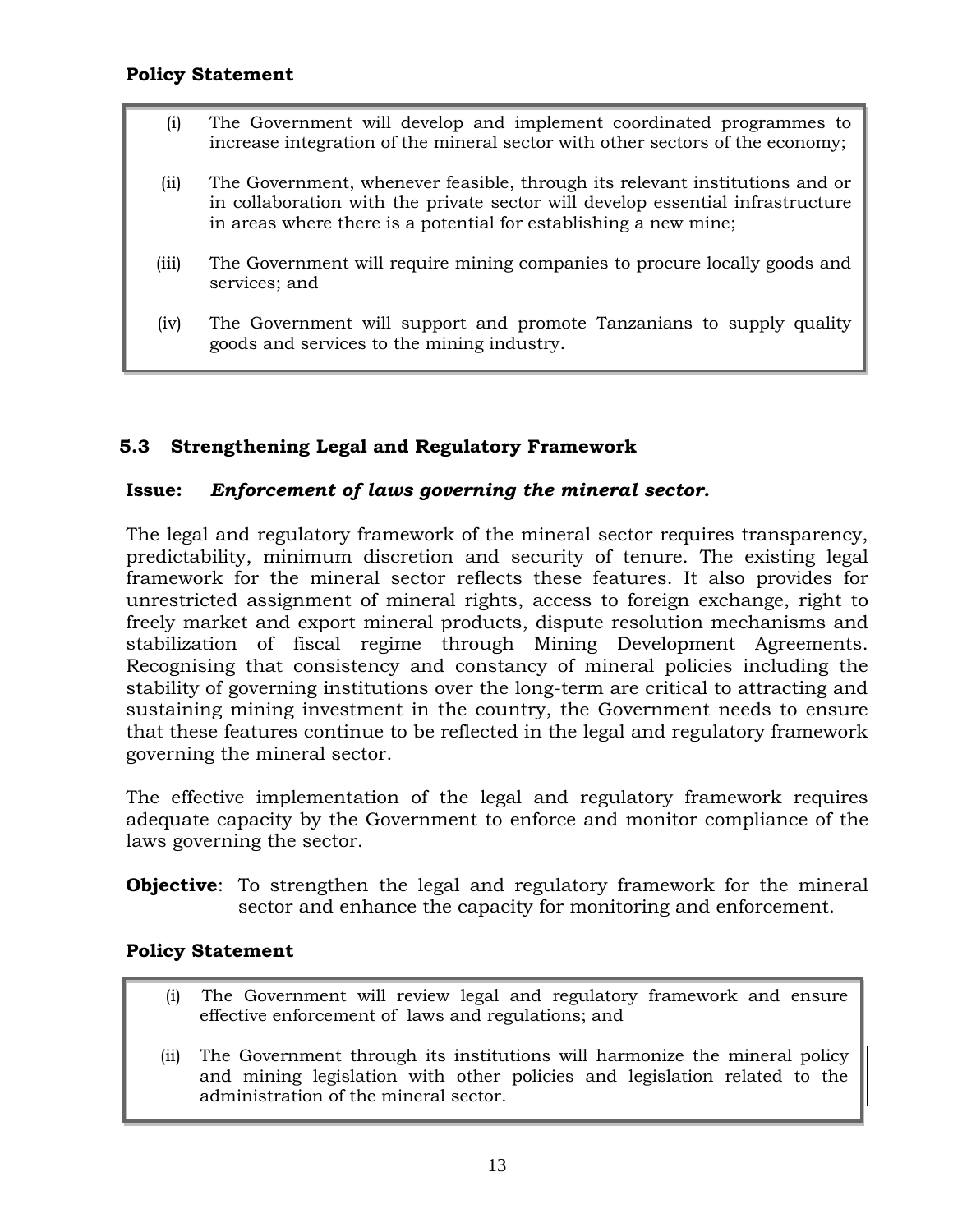# <span id="page-14-0"></span>**5.4 Strengthening the Institutional Framework**

## **Issue:** *Building institutional capacity to manage the mineral sector.*

An effective institutional framework is essential for proper administration of the mineral sector. The existing policy provides clear roles and responsibilities between the private and public sectors. It reflects modern arrangements for the management of the mineral sector under which the Government is primarily the administrator, regulator, facilitator and promoter of the mineral sector development. However, much more needs to be done to strengthen the current institutional capacity to implement these roles.

**Objective**: To strengthen the institutional capacity for effective administration and monitoring of the mineral sector.

#### **Policy Statement**

- (i) The Government will improve the existing institutional framework to effectively administer the mineral sector;
- (ii) The Government will provide incentives to motivate staff responsible for mineral sector management; and
- (iii) The Government will establish minerals audit institution.

## <span id="page-14-1"></span>**5.5 Increase Participation of Government and Tanzanians in Mining Activities**

## **Issue:** *Strategic participation of the Government in the mineral sector and creation of conducive environment to increase participation of Tanzanians in medium and large scale mines.*

Experience in some countries has shown that governments can maximize the benefits from the mineral sector through government participation in mineral projects. Government participation is an alternative fiscal instrument for capturing a share of fiscal benefits generated from mining. Although the same amount of fiscal benefit can be captured by other forms of fiscal instruments such as tax on profits, some type of minority participation may be considered by foreign investors as offering further assurance against political risk. The Government also recognises that dividend receipts from its participation are not assured, and there is a risk of financial loss associated with its participation in mining projects which turn to be unprofitable. Moreover, significant costs may arise in future in respect of Government's shares for which it may not be able to fund.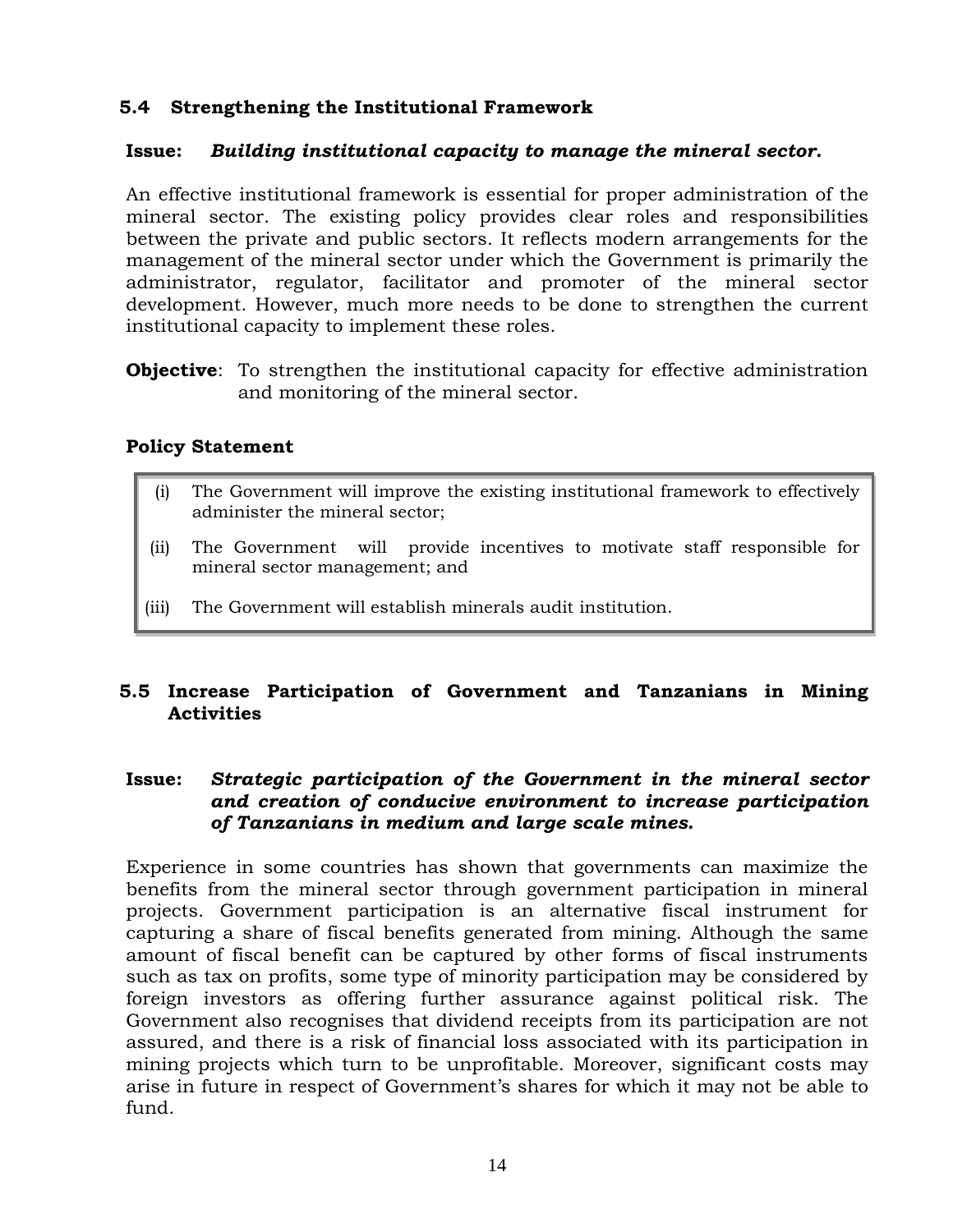Participation of citizens in large scale mines will also contribute towards maximizing the benefits retained in the country. In this respect, Tanzanians will need access to sufficient capital and be able to acquire shares in mining companies locally and abroad. In addition, the Government will facilitate foreign mining companies to register in the local stock exchange to enable public participation in medium and large scale mines.

**Objective:** To participate strategically in viable mining projects and establish an enabling environment for Tanzanians to participate in ownership of medium and large scale mines.

#### **Policy Statement**

- (i) The Government will empower its institutions to participate strategically as a developer or jointly with private sector in mining projects;
- (ii) The Government will take necessary measures to enable Tanzanians to participate in medium and large scale mining;
- (iii) The Government will collaborate with stakeholders to eliminate obstacles hindering mining companies from registering in the Dar es Salaam Stock Exchange; and Tanzanians from buying shares in mining companies registered abroad; and
- (iv) The Government will take steps to allow Tanzanians to enlist their mineral rights in foreign stock exchange markets to access capital.

# <span id="page-15-0"></span>**5.6 Development of Small Scale Mining**

#### **Issue:** *Effective Development of Small Scale Mining.*

Since 1997, the Government has taken efforts to formalize artisanal miners into small-scale miners and provide extension services. Inspite of these efforts, the contribution of small-scale mining to the economy is insignificant. This is due to the use of inappropriate technology and lack of capital. The Government is still committed to support small scale mining through provision of supportive extension services and establishment of mechanisms for accessing capital.

**Objective:** To support and promote development of small scale mining so as to increase its contribution to the economy**.**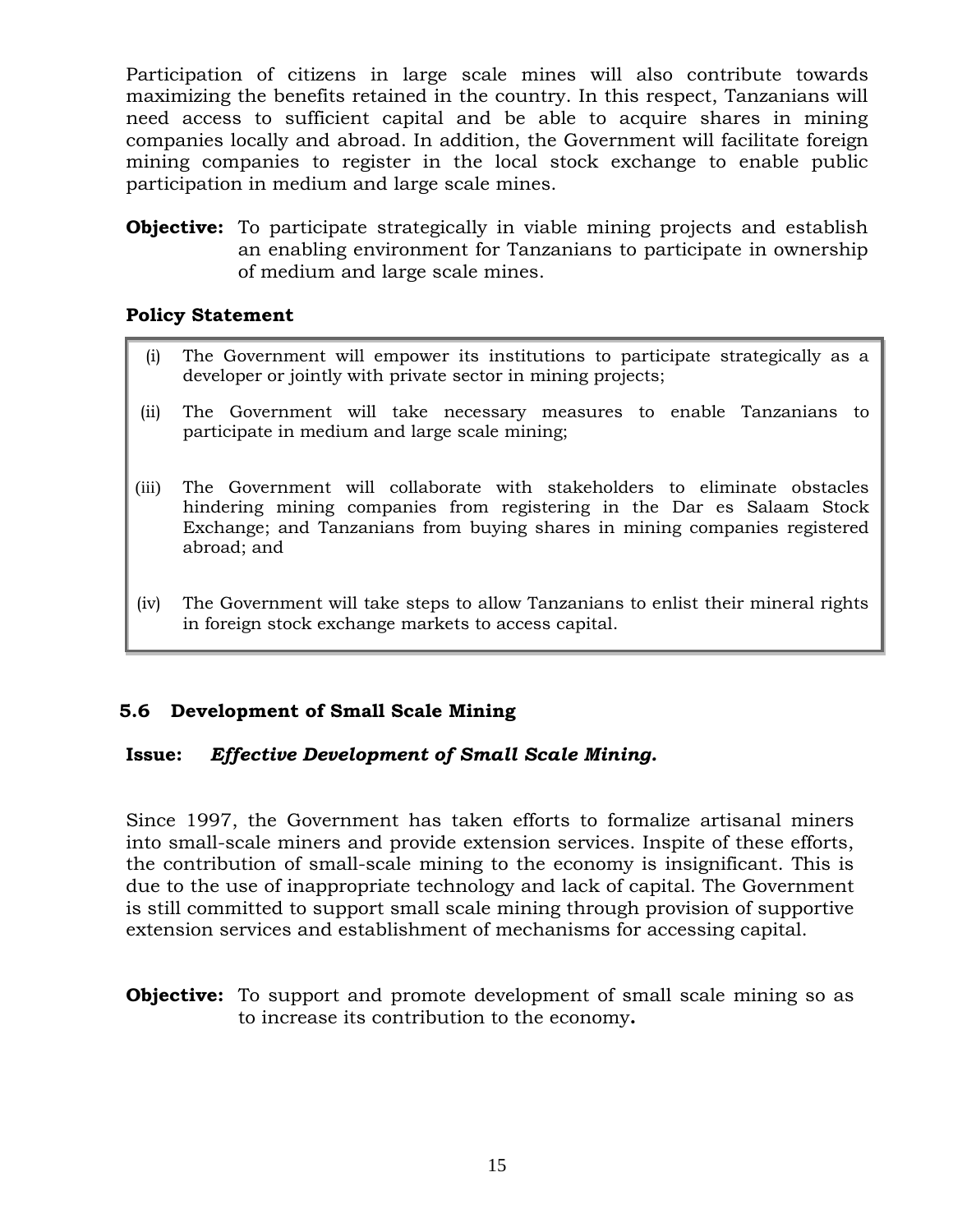- (i) The Government will develop and implement programmes to transform and upgrade small scale mining into organized and modernized mining;
- (ii) The Government will cooperate with stakeholders to facilitate small-scale miners to access market for minerals, geological information, technical and financial services; and
- (iii) The Government will continue to collaborate with stakeholders to ensure that small scale miners preserve the environment.

# <span id="page-16-0"></span>**5.7 Development of Gemstone Mining Industry**

## **Issue:** *Contribution of gemstone mining industry in socio-economic development.*

Tanzania is endowed with varieties of gemstones, which can make significant contribution to socio-economic development of the country. To fully exploit the gemstone resources and maximize their contribution to socio-economic development, increased involvement of Tanzanians in gemstone mining is vital and will be supported. Tanzanian investors will however need access to adequate capital and modern technology to invest in gemstone mining.

**Objective**: To facilitate, support and promote increased participation of Tanzanians in gemstone mining.

- (i) The Government will promote and develop Tanzania as a gemstone centre of Africa;
- (ii) The Government will ensure that large scale gemstones mines are owned by Tanzanians to not less than 50 percent shares;
- (iii) The Government will ensure that medium and small scale gemstones mines are entirely owned and operated by Tanzanians;
- (iv) The Government will promote participation of local investors in gemstone mining; and
- (v) The Government will improve its collaboration with the private sector to develop gemstone mining.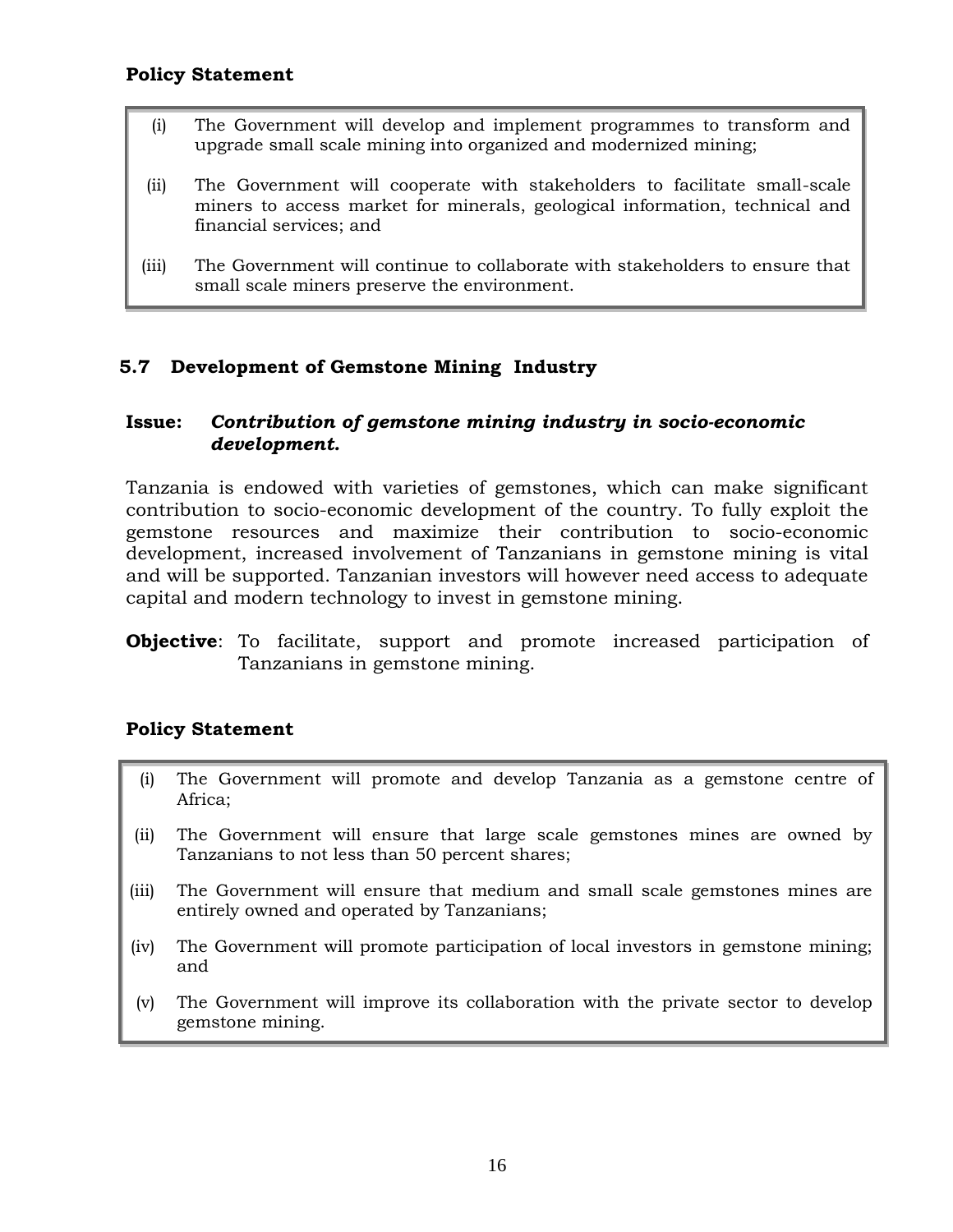## <span id="page-17-0"></span>**5.8 Establishment of Adequate Land Compensation and Relocation Schemes**

#### **Issue: Establishing effective** *Relocation, compensation and resettlement schemes in mining*

Establishment of medium and large scale mines may cause relocation of communities and disruption of their livelihoods. Where relocation is inevitable, the Government will conduct valuation of land and properties of the affected communities, while the investor will be responsible for payments of compensation, relocation and resettlement. In this regard, the compensation procedures need to ensure transparency and adequate compensation rates, proper valuation and prompt payments of compensation. Furthermore, investors in the mining industry will be required to prepare and implement sound relocation and re-settlement schemes.

**Objective**: To establish transparent and adequate land compensation, relocation and re-settlement schemes in mining operations.

## **Policy Statement**

- (i) The Government will review and harmonize relevant legislation to accommodate land compensation, relocation and re-settlement schemes in mining operations; and
- (ii) The Government will require investors in the mining industry to prepare and implement sound relocation and re-settlement schemes.

## <span id="page-17-1"></span>**5.9 Promotion of Relationship between Mining Companies and Communities Surrounding Mines**

#### **Issue:** *Relationship between mining companies and surrounding communities and the public in general; and involvement of local communities in development of mining projects.*

Mining companies may contribute significantly to the development of the local communities through their corporate social responsibility policies. Furthermore, involvement of the local communities in mining operations ensures sustainability of the mining projects. However, poor communication between the mining companies and the surrounding local communities, in some cases, results into implementation of community development projects which are not considered as priorities by the respective communities.

The involvement and participation of local communities has often been done during the Environmental Impact Assessment (EIA) studies by addressing priorities of local communities' development in order to maximize opportunities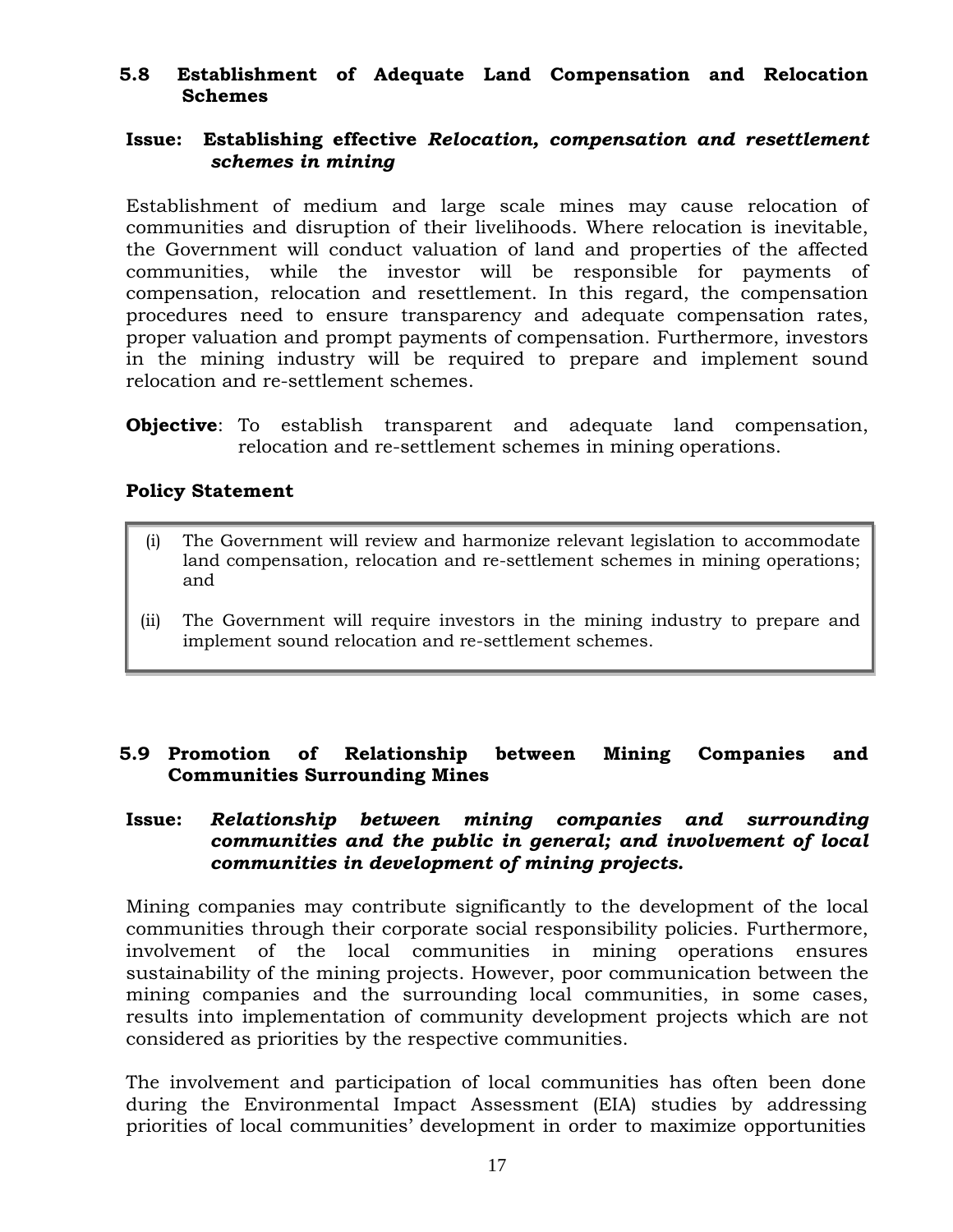for their involvement. EIA helps to plan for viability of economic activities in the local communities after mine closure. The formal communication mechanism between investors and the local communities need to continue in subsequent phases of the mining project development.

**Objective**: To strengthen involvement and participation of local communities in mining projects and encourage mining companies to increase corporate social responsibilities.

## **Policy Statement**

- (i) The Government will require mining companies to implement credible corporate social responsibility policies; and
- (ii) The Government will encourage mining companies to involve local communities in setting priorities of community development projects and socio-economic aspects during the life span of their projects.

## <span id="page-18-0"></span>**5.10 Improving Mineral Marketing Systems**

#### **Issue:** *Promote and develop* **m***ineral marketing systems.*

Reliable, stable, and efficient marketing system promotes the growth of both local and international markets, and increases foreign earnings and Government revenue. The Government has liberalized mineral marketing arrangements and established formal marketing system. However, export and local mineral markets need to be further developed to facilitate minerals trading.

**Objective**: To promote and develop a marketing system of minerals to ensure that miners get right values of minerals traded in formal markets.

- (i) The Government will collaborate with stakeholders to develop local mineral market;
- (ii) The Government will harmonize taxes and tariffs on minerals produced in the country to ensure that they are competitive;
- (iii) The Government will source foreign markets for minerals and strive to accrue information relating to mineral markets in general; and
- (iv) The Government will collaborate with private sector to develop and improve training institutions on mineral marketing, mineral grading and valuation.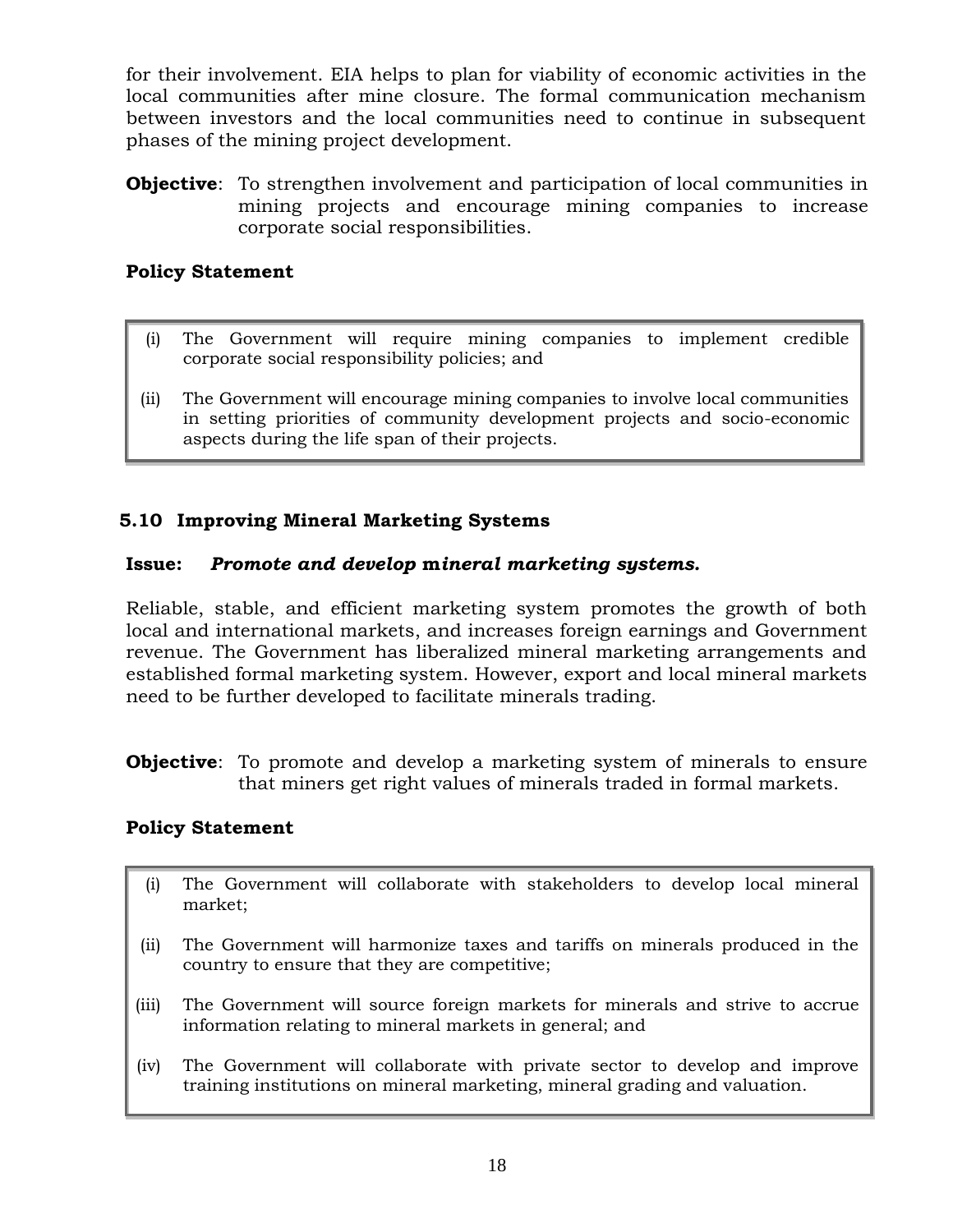# <span id="page-19-0"></span>**5.11 Promoting Mineral Value Addition Activities**

#### **Issue:** *Promotion of mineral value addition activities.*

Mineral value addition activities that include gemstone cutting, polishing and jewellery as well as metal smelting and refinery enhance the quality and value of minerals. Value addition activities create employment, improve local skills in mining industry and increase income. These benefits can be realised if and only if value addition activities are undertaken within the country. However, to be able to carry out value addition activities locally, it is important to have the necessary technical skills, access to capital and adequate infrastructure and facilities.

**Objective:** To promote and facilitate value addition activities within the country to increase income and employment opportunities.

## **Policy Statement**

- (i) The Government will promote investment in the fabrication and manufacturing sectors to stimulate minerals beneficiation;
- (ii) The Government will promote investment in lapidary, stone carving and jewellery making; and
- (iii) The Government will collaborate with the private sector, regional and international organisations to strategically invest in smelting and refining industries.

# <span id="page-19-1"></span>**5.12 Provision of Employment and Training**

#### **Issue***: Promote research development and training in the mineral sector.*

Development and appropriate utilization of research findings and skilled human resources is vital for sustainable development of the mineral sector. The Government has taken measures to introduce and expand training in relevant fields in the mining industry. Inspite of the measures taken by the Government, professional and skilled personnel in the mineral sector are inadequate to provide the required services. Also, research development undertaken by the Geological Survey of Tanzania, universities and other training institutions to support the mining industry is not adequately utilised.

**Objective:** To promote research development and training required in the mineral sector and encourage its utilization.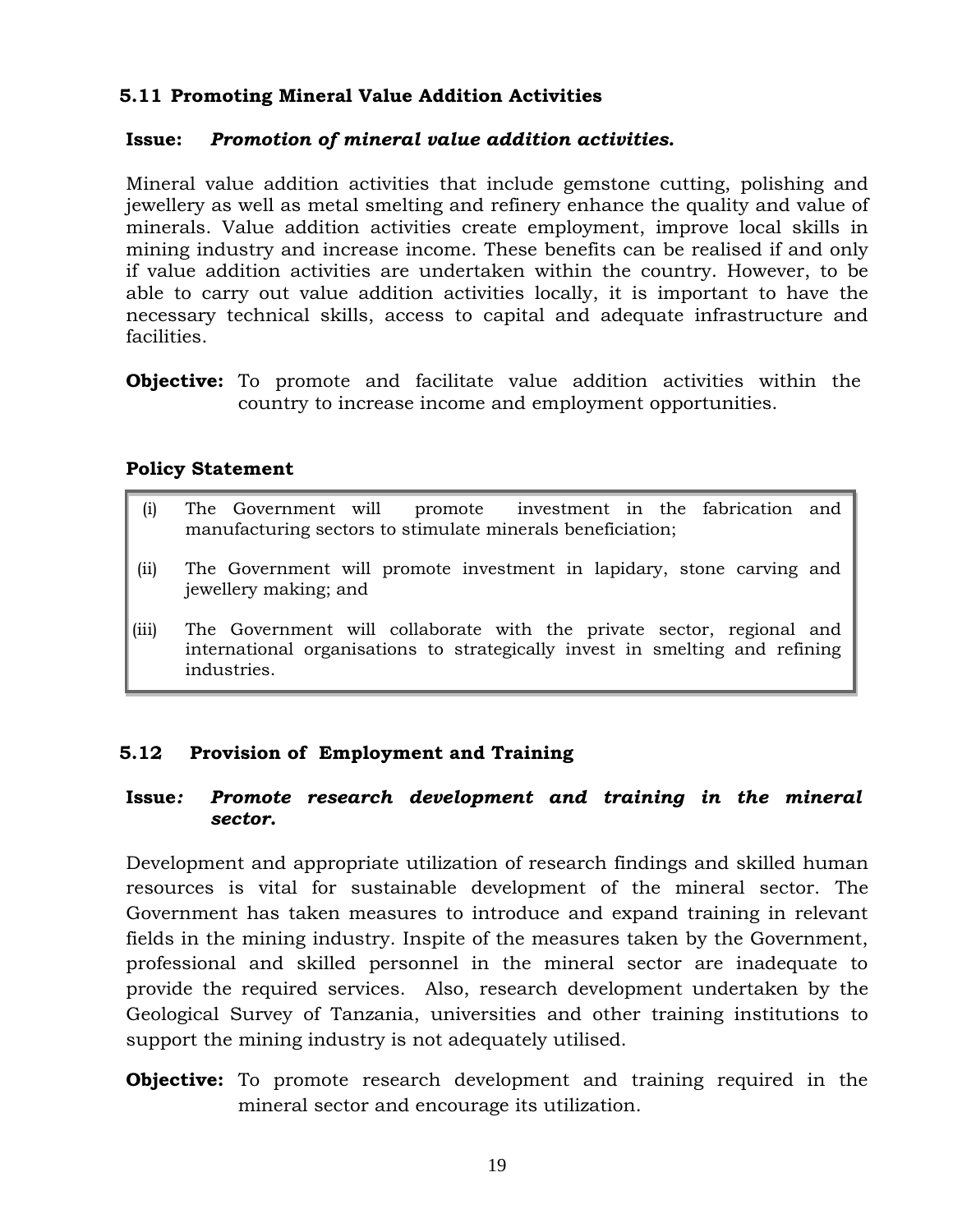#### **Policy Statement**

- (i) The Government will continue to collaborate with private sector to promote, support and strengthen establishment of training institutions to offer training in technical skills related to the mining industry;
- (ii) The Government in collaboration with mining companies will continue to support training of Tanzanians in different level of skills required in the mineral sector;
- (iii) The Government will harmonize relevant laws related to skills development and employment to ensure adequate development of local technical capacity to service the mining industry; and require mining companies to employ local experts available and develop succession plans for Tanzanians to take over expatriate positions; and
- (iv) The Government will work with other member states in EAC and SADC regions to assess skill deficiency in mineral industry and develop and maintain an active database on skills required.

## <span id="page-20-0"></span>**5.13 Increase Public Awareness on Mining Activities**

#### **Issue:** *Information and education to the public on the mineral sector*.

Public awareness is important for supporting implementation of the mineral sector policy. This demands the general public to receive accurate and timely information on all matters of concern to them regarding the mineral sector. Consequently, as the general public becomes aware of the mineral sector, they will be more supportive to the implementation of the mineral policy. In consideration of the fast growth of the mineral sector and its challenges, there is need for the Government to improve communication to the general public for sustainable growth of the sector.

**Objective:** To improve communication on the mineral sector through education and provision of accurate and timely information to the public.

#### **Policy Statement**

(i) The Government will collaborate with stakeholders to improve communication systems and flow of information to the general public.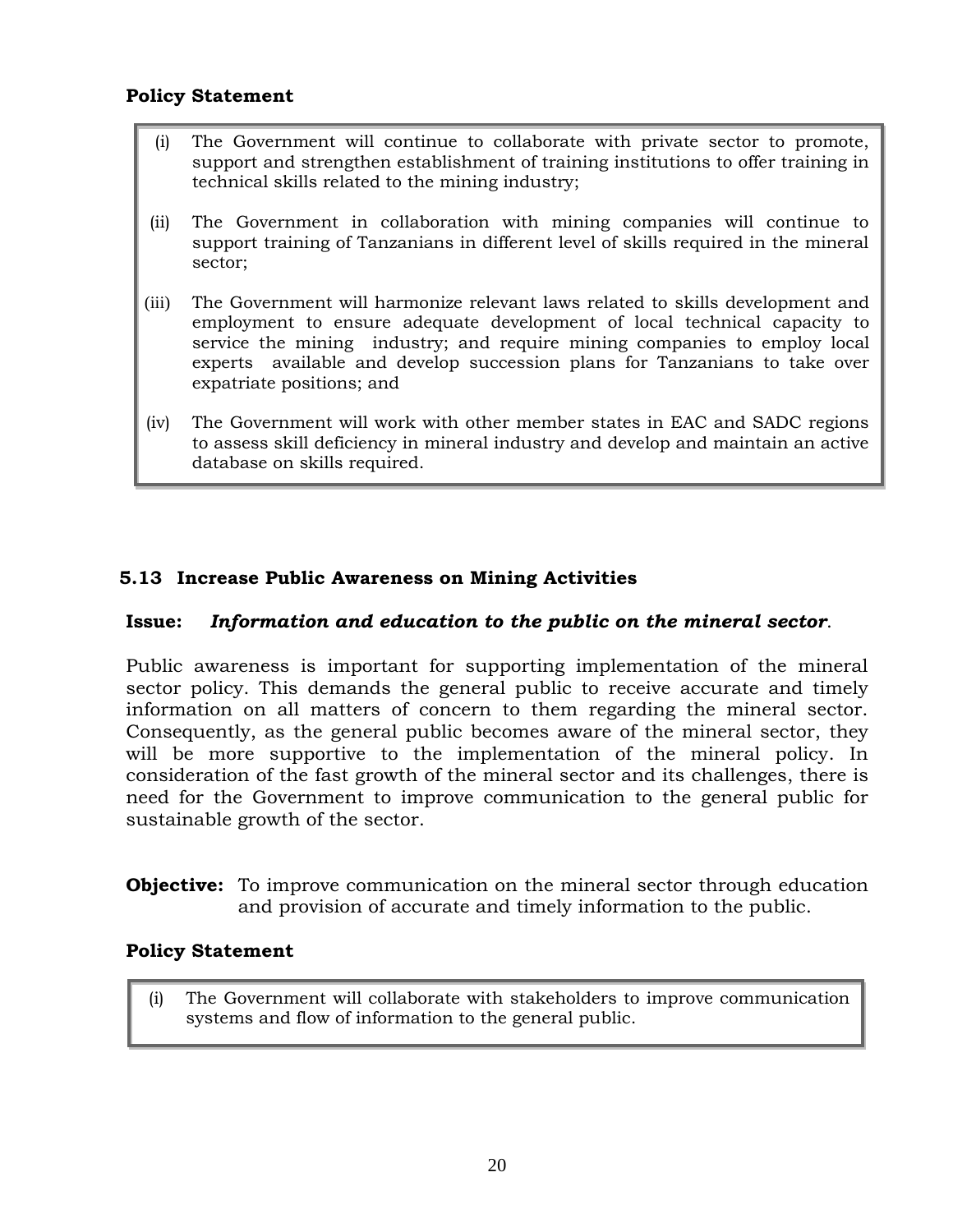## <span id="page-21-0"></span>**5.14 Strengthening the Geological Survey of Tanzania (GST)**

## **Issue:** *Improved geologic infrastructure is a pre-requisite for promoting investment in the mineral sector, geo-tourism and effective monitoring and management of geo-hazards.*

Tanzania is endowed with the entire spectrum of all litho- and chronostratigraphic units established worldwide. The country is known for its diverse types of mineral occurrences and varieties of geological features suitable for establishing geo-parks. However, some of its geological phenomena (active faults and volcanoes, radioactive minerals) are potential causatives of geo-hazards and environmental pollution. In this regard, thorough geo-scientific studies in the country is a priority for generating the necessary geo-information, maps and data that will boost growth of the mineral sector as well as enhancing better understanding of the mineral resources potential of the country.

The accrued geo-information will also be used for effective management of geohazards and the environment. There is a need for the Government to strengthen the capacity of GST in collecting, processing, interpretation, archiving and dissemination quality geo-scientific information, maps and data; in provision of reliable laboratory and geo-technical services; as well as in monitoring geohazards and the environment.

**Objective:** To strengthen the institutional capacity of the Geological Survey of Tanzania (GST) to effectively and efficiently perform its roles and functions.

- (i) The Government will strengthen the capacity of GST to effectively carry out its mandate and promote its participation on mineral research, geological survey and geological database;
- (ii) The Government will review the mandate of GST to ensure its effective provision of technical and advisory services to the Government, mining industry and the general public; and
- (iii) The Government through GST will continue to collaborate with private sector to scale-up promotion of mineral potential of Tanzania.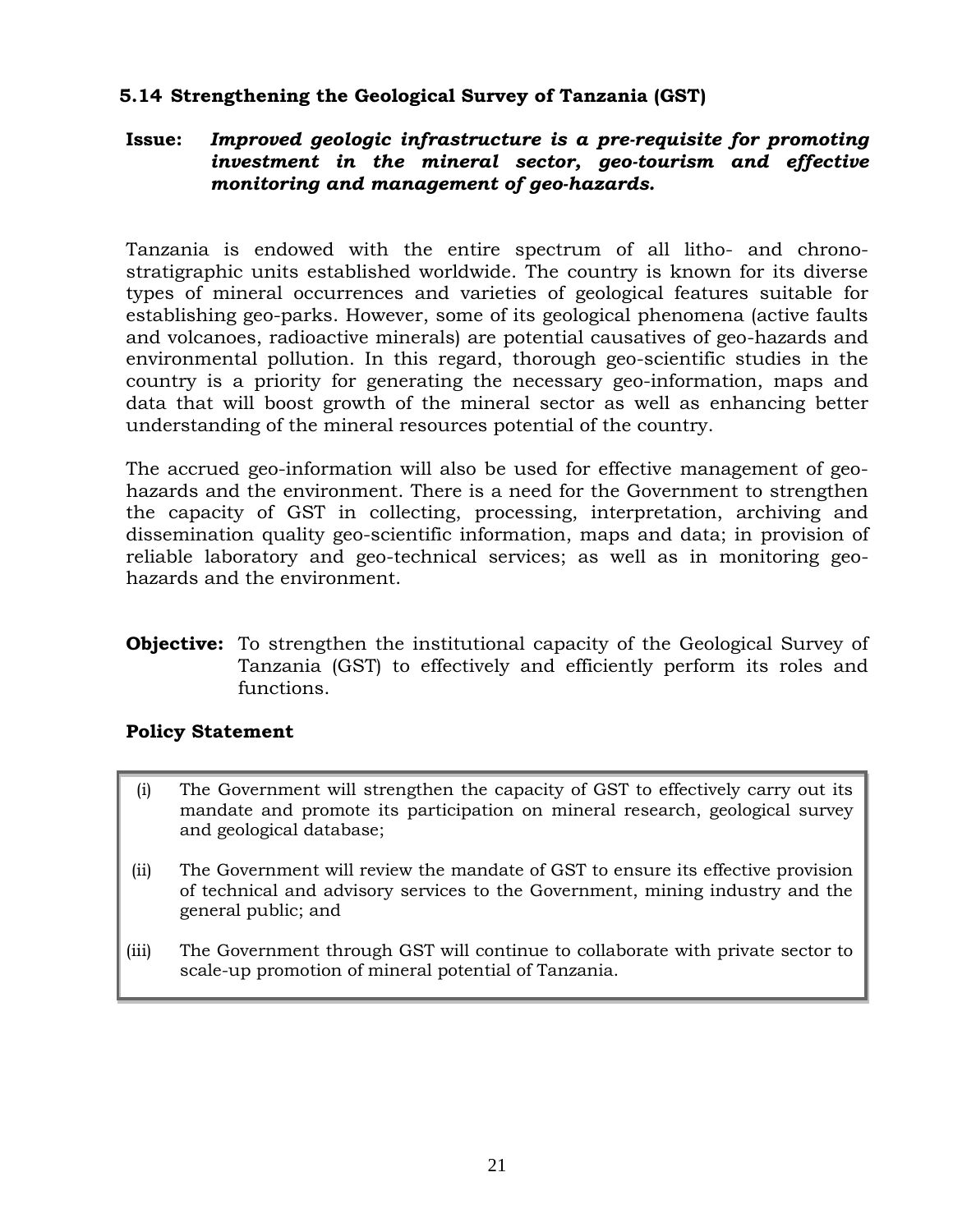## <span id="page-22-0"></span>**5.15 Develop and Sustain Co-operation with Regional and International Organisations**

## **Issue:** *Utilization of Cooperation with Regional and International Organisations to contribute to the mineral sector development.*

Cooperation with Regional and International Organisations is important for the development of the mineral sector. Tanzania can realise benefits of being a member of regional and international bodies related to mining industry by fully utilising opportunities provided by these organisations. Tanzania is a member of the African Union - AU, Southern Africa Development Community - SADC, East African Community - EAC, Southern and Eastern African Mineral Centre - SEAMIC, African Mining Partnership - AMP, Multilateral Investment Guarantee Agency – MIGA, Association of Diamond Producing Countries – ADPC, Kimberly Process Certification – KPC and Extractive Industries Transparency Initiative – EITI.

**Objective:** To strengthen cooperation with the regional and international bodies to take advantages of facilities, resources and information provided by the organisations.

- (i) The Government will collaborate with regional bodies of which Tanzania is a member to harmonize its mineral policy with other mineral policies; and
- (ii) The Government will continue to work together with regional and international organisations in research, transfer of technology, training and exchange of information.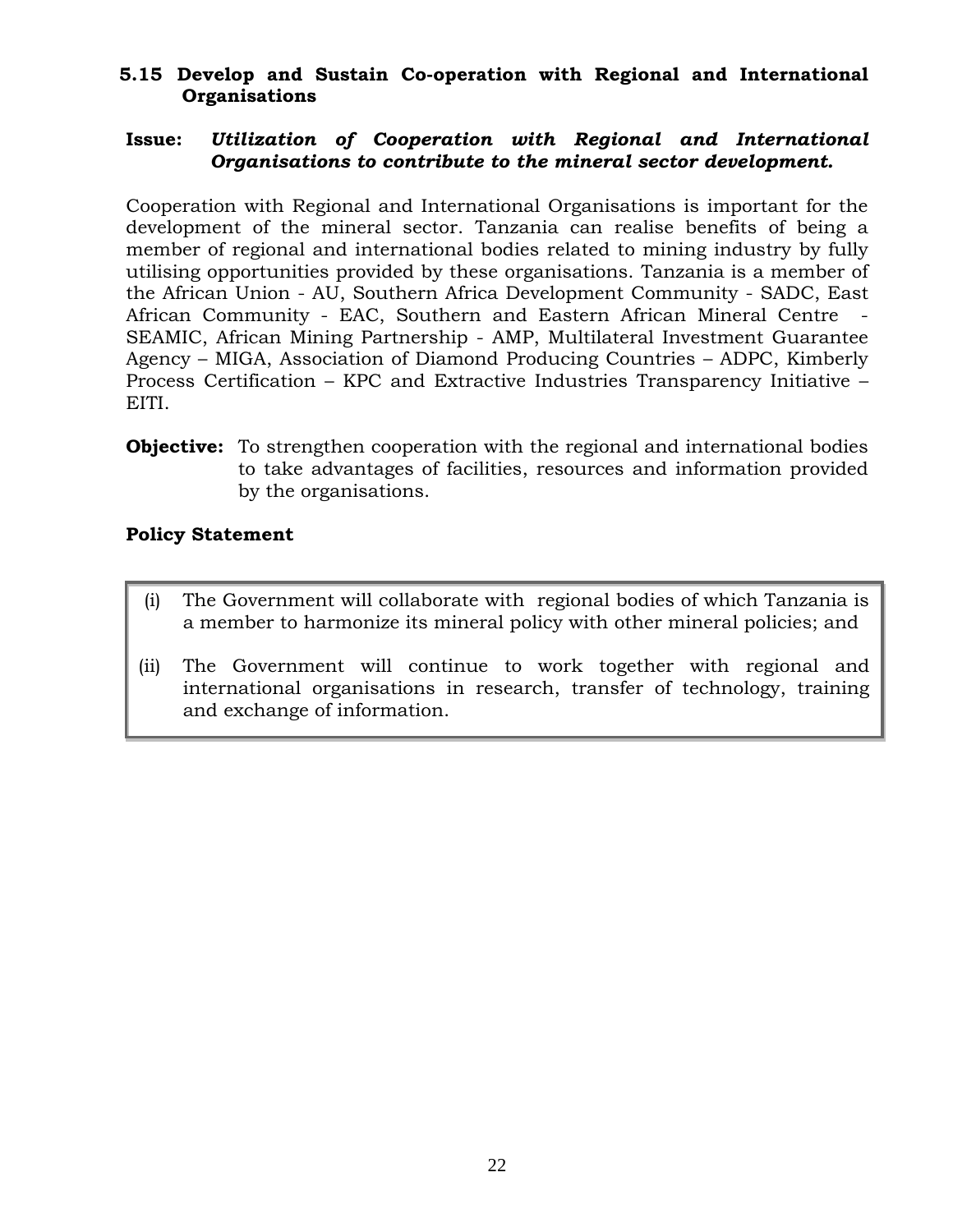#### **6.0 CROSS CUTTING ISSUES**

#### <span id="page-23-1"></span><span id="page-23-0"></span>**6.1 Provision of Environmental Management, Health and Safety Measures**

## **Issue:** *Strengthening* **M***anagement of safety, occupational health and environment in mining activities.*

Mining activities cause adverse effects to safety and occupational health of mineworkers as well as environmental land degradation, pollution, and social disruption to local communities around mine sites. However, improved management systems for health, safety and environment have dramatically increased safety and environmental performance in mining operations over the last decade.

To ensure sustainable mining activities, there is a need for the Government to strengthen monitoring and regulation of the mining industry to reduce or eliminate the adverse effects on health and safety, environment and social issues. It is also important for the Government to make efforts to increase environmental awareness and promote environmentally-friendly practices in the mining industry, particularly among small-scale miners.

In addition, coordination with other institutions mandated to administer these issues needs to be improved for effective monitoring and enforcement.

**Objective:** To promote best practices for health, safety and environmental management in mining areas.

- (i) The Government will strengthen the institutional capacity in monitoring and enforcement of laws and regulations on safety and occupational health, environmental protection and management in mining areas;
- (ii) The Government will require mining companies to set aside funds for enviromental rehabilitation and mine closure obligations;
- (iii) The Government will continue to harmonize laws and regulations governing safety, occupational health and enviromental issues in the mineral sector;
- (iv) The Government will continue to collaborate with stakeholders to ensure that small, medium and large scale miners preserve the environment;
- (v) The Government will continue to provide education on health and safety; HIV/AIDS and environmental management to small, medium and large scale miners and their surrounding communities; and
- (vi) The Government will administer and monitor exploration, mining, handling, transportation, storage, usage and export of radioactive minerals, explosives and toxic materials.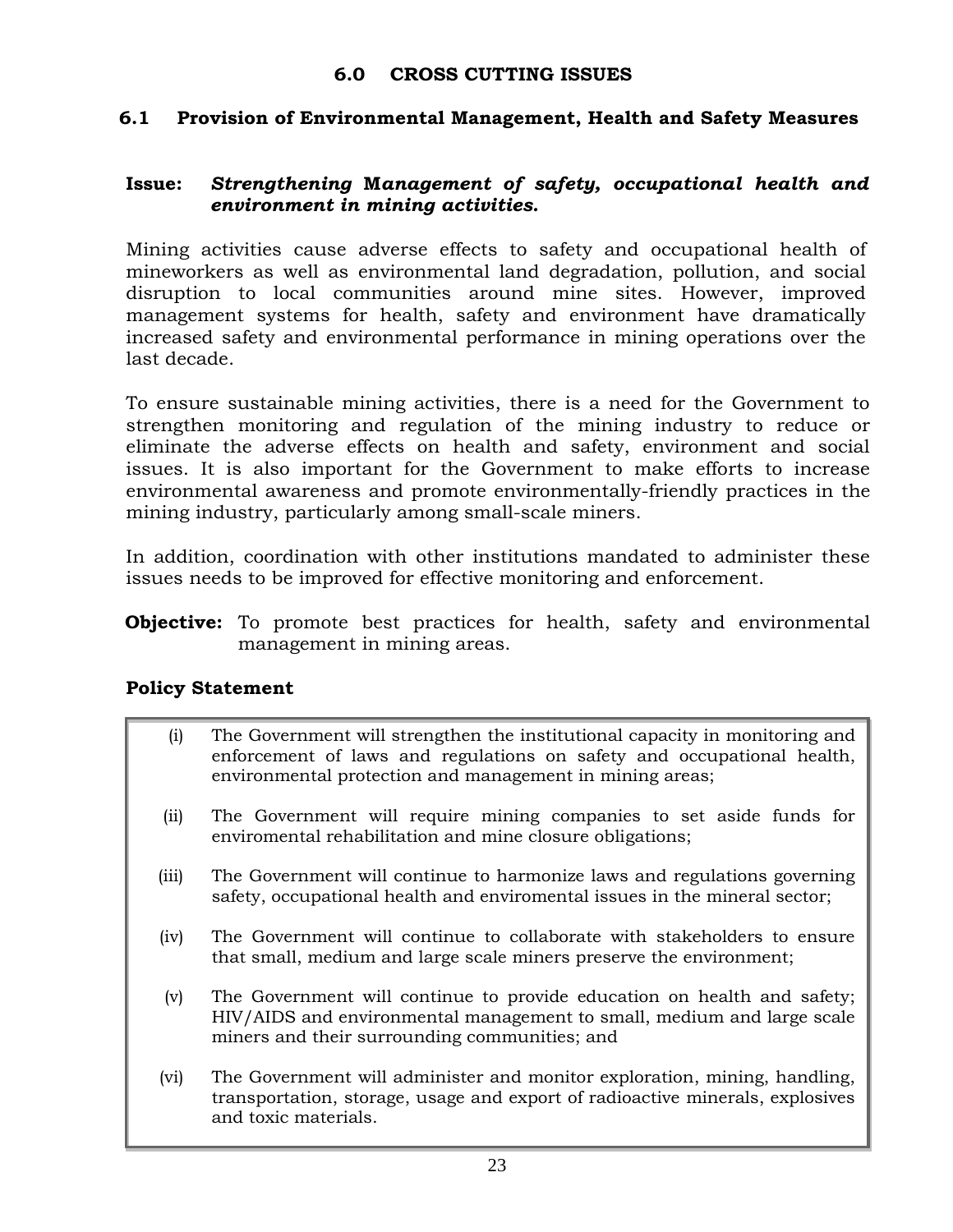### <span id="page-24-0"></span>**6.2 Promoting Women Participation and Prohibiting Child Labour in Mining**

## **Issue**: *Promotion of Women Participation and Prohibition of Child Labour in mining activities.*

Women participation in mining activities is important in the socio-economic development process. The Government has been conducting awareness campaigns for women to participate in mining activities and facilitated establishment of women mining associations. However, women face economic and socio-cultural barriers which restrict their effective involvement in mining activities, as a result they receive minimal benefits.

Engagement of children in mining activities is prohibited by laws. Mining activities, particularly small-scale mining are prone to the use of child labour which causes social problems to children. Children working in the mines are exposed to the harsh mining conditions, which affect their well being and cause them to miss education opportunities. The Government in collaboration with civil societies and other stakeholders needs to improve education and awareness to small scale mining communities on the effect of child labour and enforcing the law against the use of child labour.

**Objective:** To encourage and promote women participation in mining activities and strengthen enforcement of laws and regulations against child labour in mining activities.

- (i) The Government will continue to promote participation of women in mining activities;
- (ii) The Government will ensure that all programmes related to mining, including education and training opportunities, are based on gender equality and equity; and
- (iii) The Government will collaborate with stakeholders to strengthen monitoring and enforcement of laws and regulations on child labour in mining activities.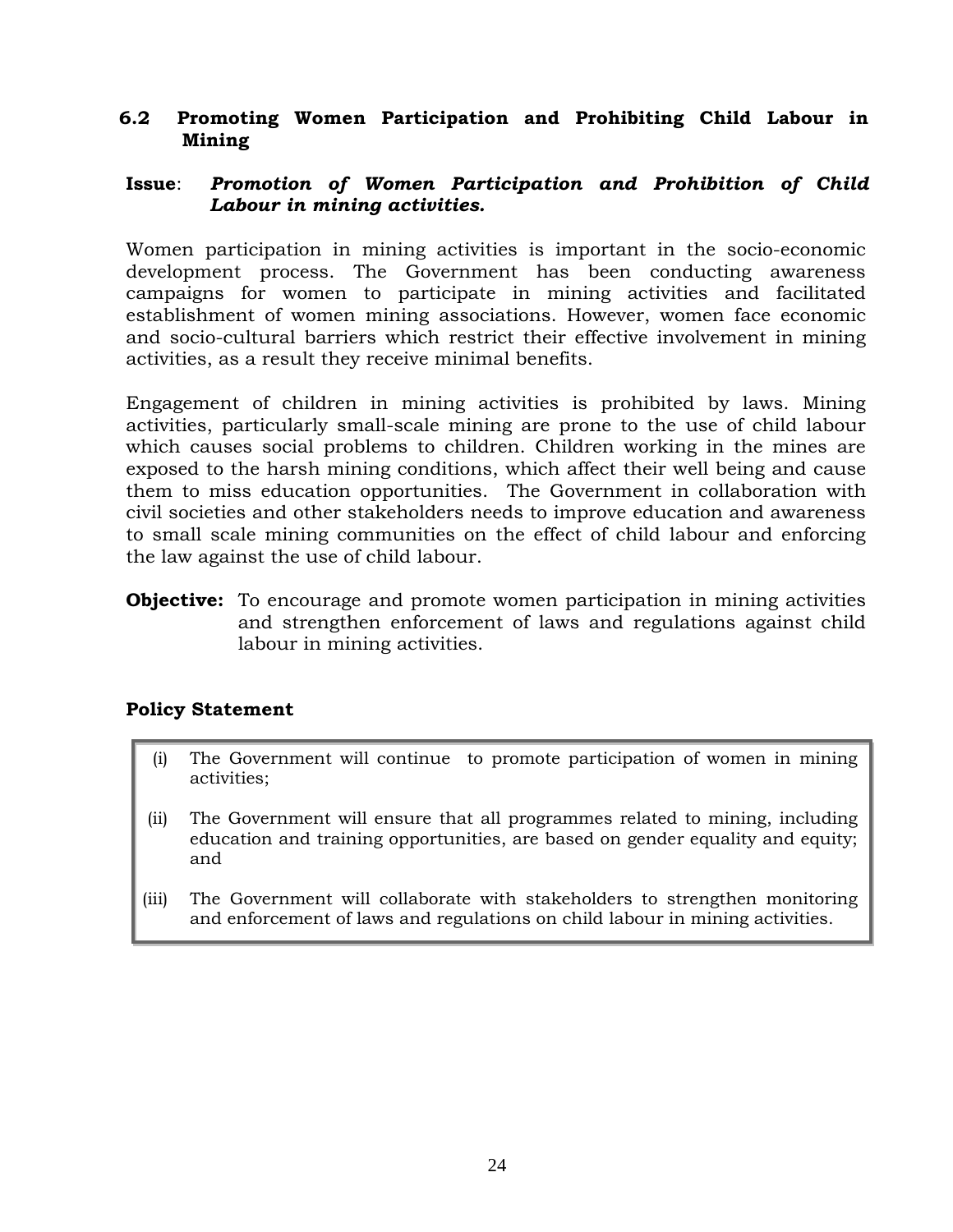#### **7.0 THE ROLE OF GOVERNMENT**

<span id="page-25-0"></span>The role of Government is to formulate policy, establish guidelines and regulate the mineral sector; promote and facilitate private investments; and provide essential services needed by the mines. The Government may participate strategically in mining activities such as exploration, mineral exploitation and value addition. This will stimulate other sectors of the economy and increase benefits to the nation.

In pursuit of investment facilitation and sustainable development of the mineral sector, the Government will focus on the following:

## <span id="page-25-1"></span>**7.1 Government as Regulator**

- (i) Strengthening economic and financial policies to encourage private sector participation and sustain investments in the mineral sector;
- (ii) Administering the Mining Act and Regulations, including occupational health and safety; environmental protection and management; collection of revenue; monitoring of the sector; and issuing of mineral rights and mineral trading licenses; and
- <span id="page-25-2"></span>(iii) Building institutional capacity to effectively administer the mineral sector.

#### **7.2 Government as Promoter and Facilitator**

- (i) Creating conducive environment for investment in the mineral sector;
- (ii) Initiating and coordinating consultative mechanism amongst Government, private sector and other institutions for development of the mineral sector;
- (iii) Carrying out basic geological mapping and maintaining updated information of the mineral resources potential for promotion and development of the mineral sector;
- (iv) Providing guidance to investors and facilitating communication with other relevant institutions; and
- (v) Strengthening co-operation amongst higher learning and research institutions and investors to foster development of the mineral sector.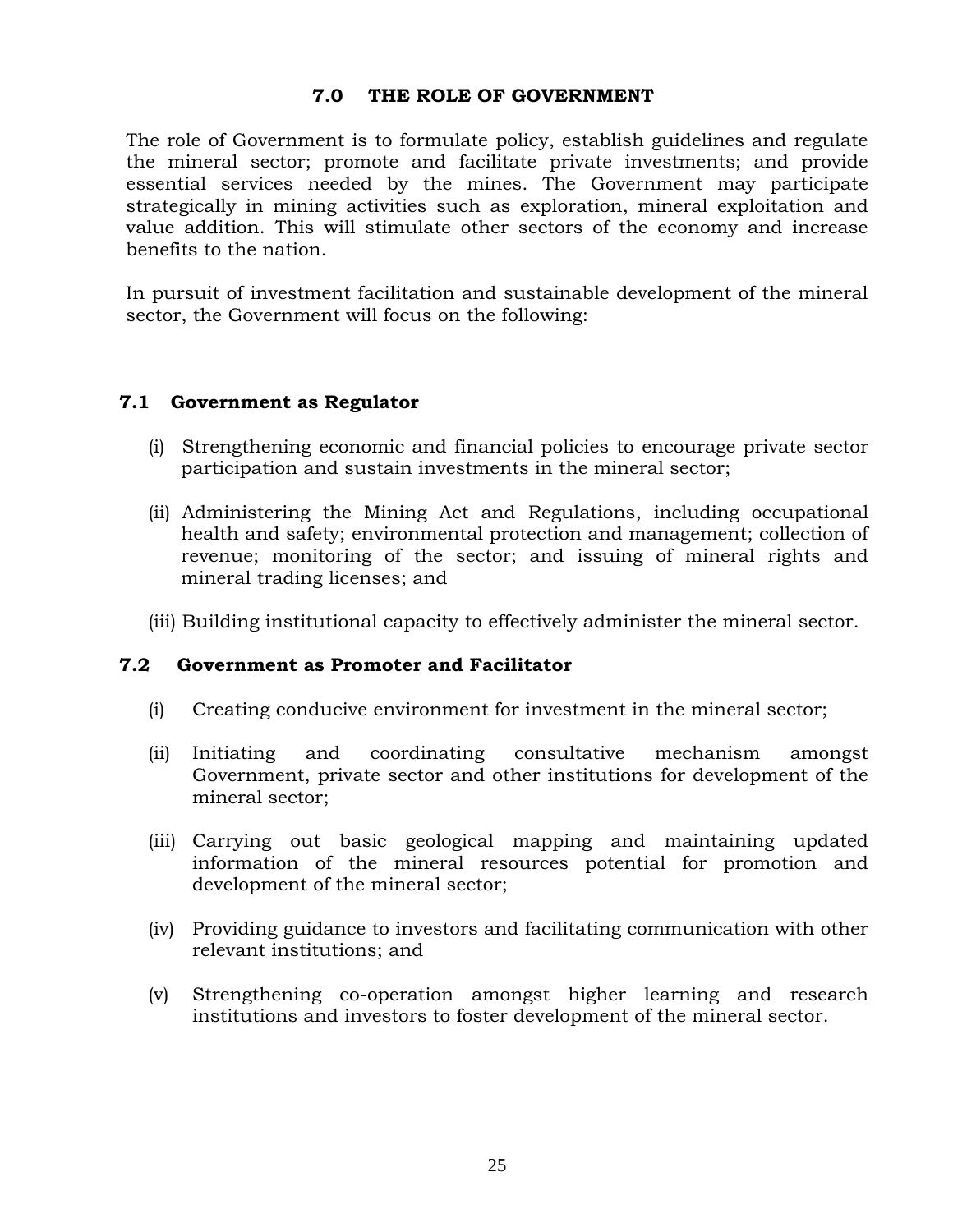#### **7.3 Government as a Service Provider**

- <span id="page-26-0"></span>(i) Strengthening and coordinating technical service programmes for small scale miners;
- (ii) Strengthening Government institutions responsible for providing technical and geological services;
- (iii) Strengthening capacity of Government institutions responsible for administration of the mineral sector to offer extension services to small scale miners; and
- (iv) Providing education and information of the mineral sector to the stakeholders and the general public.

## **7.4 Government as an Investor**

- <span id="page-26-1"></span>(i) Building capacity of the Government institutions to identify feasible investment portfolios of mining projects; and
- (ii) Supporting the Government institutions to develop mining projects, value addition, smelting and refining activities.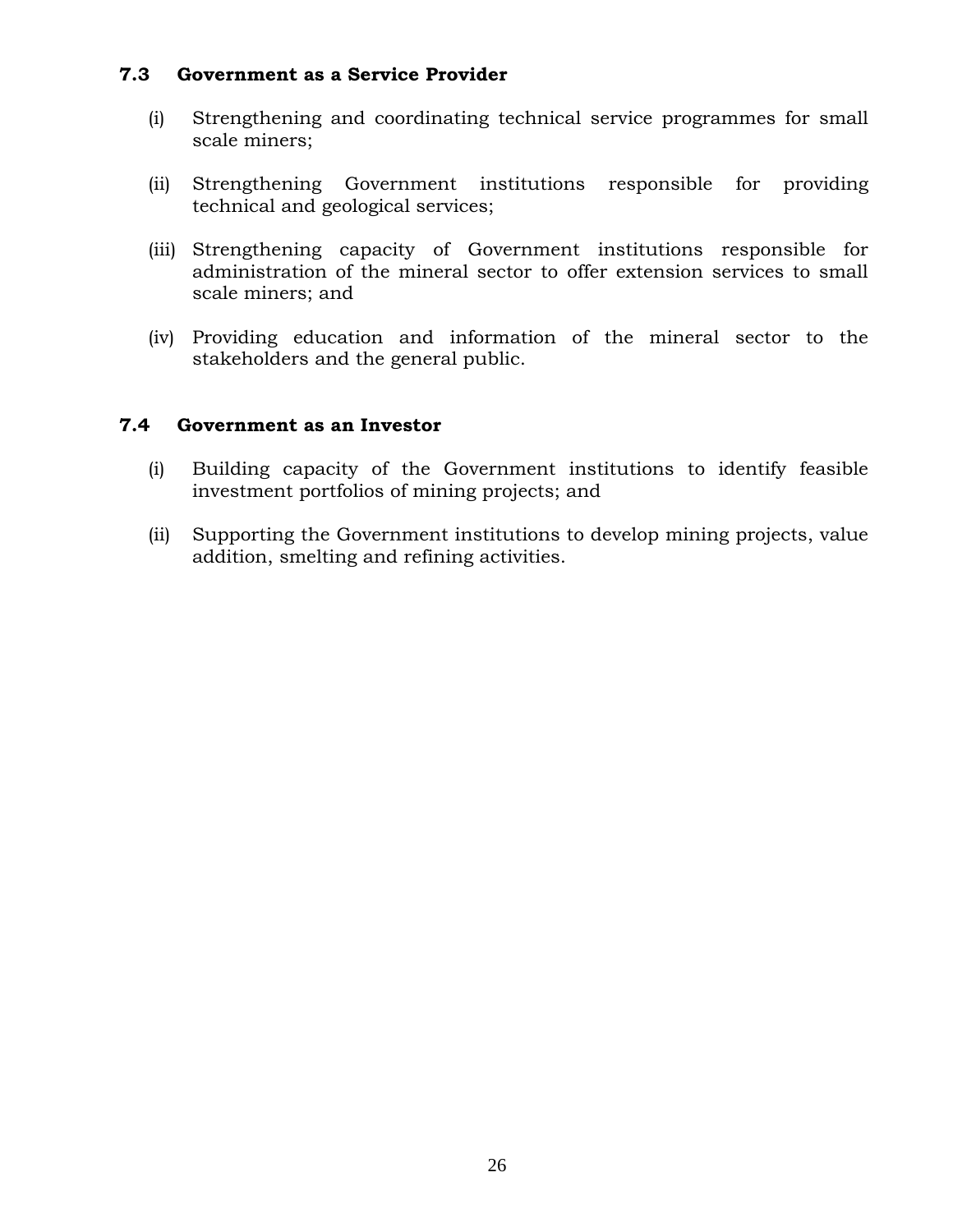#### **8.0 CONCLUSION**

<span id="page-27-0"></span>The objective of the Mineral Policy of 1997 was to promote private investment in the mineral sector to increase contribution to the GDP from below two percent to ten percent by 2025.

During the past ten years of its implementation, the mineral sector has achieved growth in investment, increased Government revenue, foreign earnings, mineral exports and employment. Despite the achievements, the main challenge facing the Government is to integrate the mineral sector with other sectors of the economy.

The main focus of Mineral Policy of 2009 is to increase mineral sector integration with other sectors of the economy in order to maximise contribution of the sector to GDP and contribute to poverty alleviation.

The Government will strategically participate in mineral exploration, mining, smelting, refining and value addition activities. It will also create conducive environment for Tanzanians to participate in medium and large scale mining.

The Government shall emphasize development of the value addition industry, continue to attract private sector investments in the mineral sector and develop small scale mining.

Furthermore, the Government shall strengthen institutional capacity to administer and provide services to the mineral sector, review the legal framework and fiscal regime to increase national benefits.